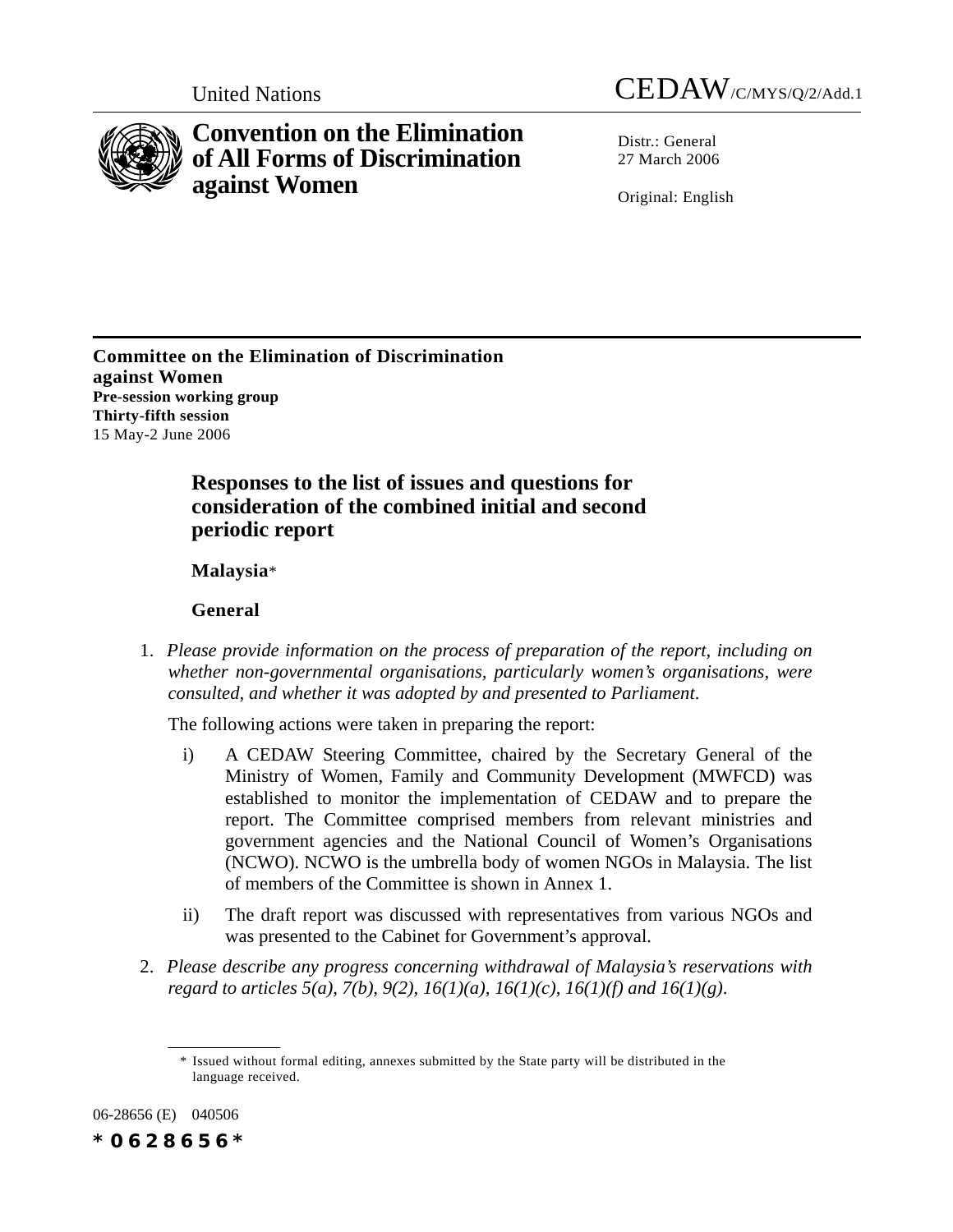The MWFCD has consulted and will continue discussions with the relevant agencies such as the Attorney General's Chambers, the Ministry of Foreign Affairs, Ministry of Home Affairs, Department of Islamic Development of Malaysia (JAKIM), Department of Orang Asli Affairs as well as the relevant authorities in-charge of natives in Sabah and Sarawak to withdraw the outstanding reservations.

3*. The report indicates the multi-ethnic population mix of Malaysia but the discussion of various articles of the Convention in the report does not show whether certain ethnic groups are particularly challenged in various areas and whether particular measures have been taken to address such challenges. Please provide such information.*

The Government's commitment in achieving gender equality cuts across the multiethnic groups in Malaysia. This is in line with the objectives of the National Policy on Women, to ensure an equitable sharing in the acquisition of resources, information, opportunities and benefits of development for men and women. The objectives of equality and justice must be made the essence of development policies which must be people oriented so that women, who constitute half the nation's population, can contribute and realise their potentials to the optimum. It is also to integrate women in all sectors of development in accordance with their capabilities and needs, in order to enhance the quality of life, eradicate poverty, ignorance and illiteracy, and ensure a peaceful and prosperous nation.

Since the establishment of MWFCD in 2001, various studies and opinion polls were conducted to study the challenges faced by women from different ethnic groups such as a Study on Women in Rural Areas and Single Mothers: Solutions and Current Challenges; A Study on Family Transformation in the Context of Changing Trends in Women's Work and Lifestyles in Malaysia; Unpaid Work in Malaysia; and a public opinion poll on Mapping Moral Values.

In addition, the Government has taken various efforts to mainstream women from different ethnic groups into the development of the country. For example, the Department of Orang Asli Affairs has organised programmes that involved aborigines women to improve their quality of life and to be competitive with other ethnic groups. The programmes include the following:

i) Entrepreneur Guidance Scheme

This guidance scheme focuses on handicraft, sewing, carving etc. They received financial aid as well as shop lots to start up business.

ii) Health Services

Health services are made available for women in wellness clinics for mothers and children.

iii) Mind Development Programme

To create awareness and build self motivation among the youths and women of aborigine (orang asli) groups.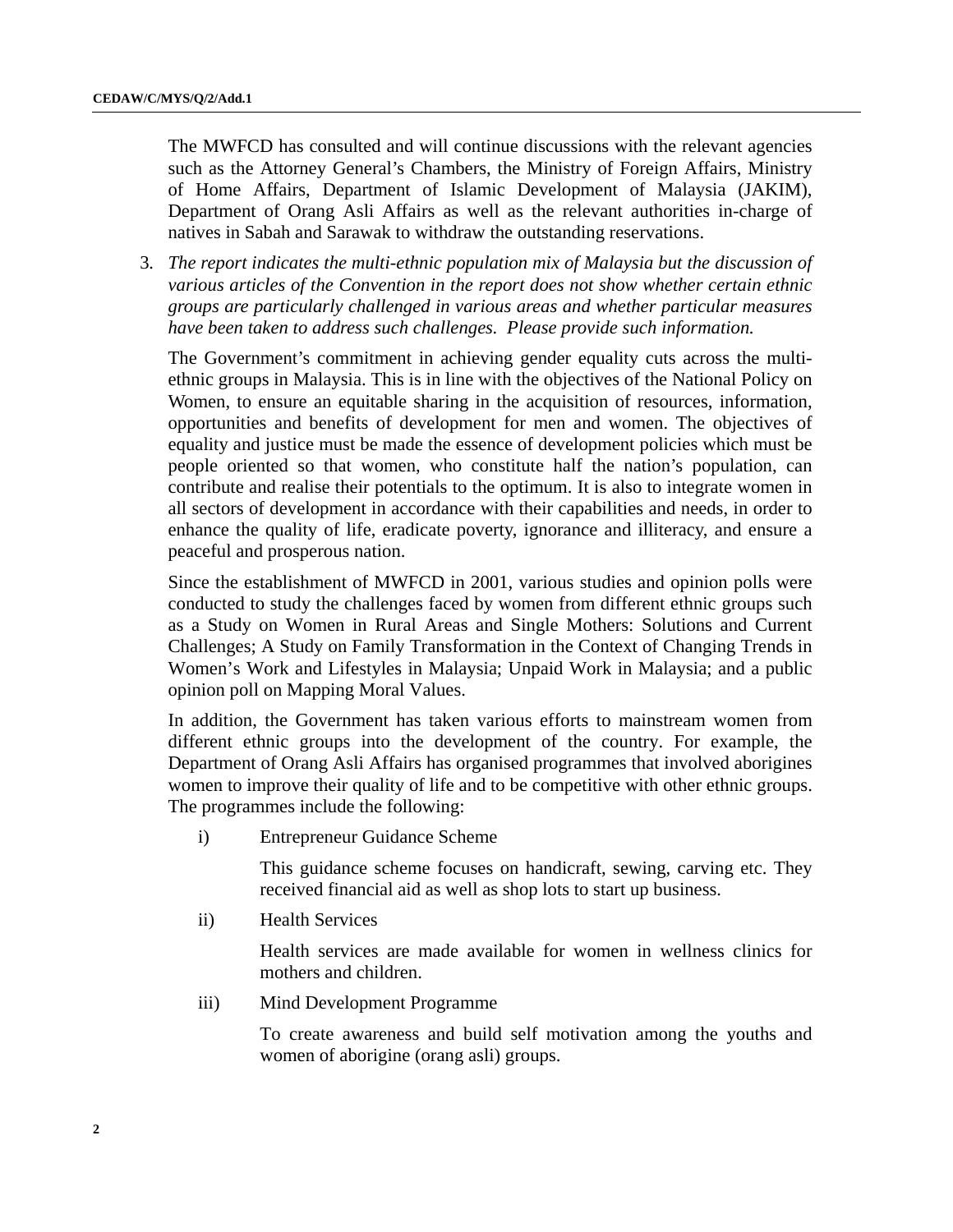# iv) Skill Training

Sewing and carving training for aborigine (orang asli) women at certificate level.

### **Articles 1 and 2**

4. *The report indicates that the Constitution was amended in 2001 to prohibit discrimination on the basis of gender and that all laws are being reviewed to ensure gender equality. Please indicate whether discriminatory laws are being reformed including those laws that relate to women's status and rights under Syariah laws. Please also indicate the time-line anticipated for the reform.*

On August 1, 2001, Article 8(2) of the Federal Constitution was amended to include the word 'gender'. By virtue of the amendment the Federal Constitution prohibits discrimination on the basis of gender in any law. Laws in Malaysia generally do not discriminate women. In line with Malaysia's accession to CEDAW, several legislation have been enacted or amended by the Government in order to eliminate discrimination against women. Examples of the laws are as provided in Annex II**.**

With respect to women's status and rights under Syariah laws, we wish to emphasise to the Committee that the Syariah not only accords recognition to women but also guarantees their rights. With the advent of Islam, women's status is alleviated from the position of women during the pagan era, where women were considered as lesser beings compared to men and were continuously oppressed by society.

The Islamic Family Law Enactments/Act (IFL) was drafted based on the principles enunciated above. The IFL contains provisions on marriage, divorce, maintenance, guardianship and other matters connected with family life. Rights guaranteed under the IFL are as below:

#### **Choosing a spouse and entering into marriage**

- (i) Under the Syariah, women are given the freedom to choose a spouse. IFL provides that a marriage shall not be recognised or registered unless both parties to the marriage freely consent to the marriage. Apart from the consent of both parties, the consent of the *wali* (the women's guardian for marriage) is also required.
- (ii) The requirement of the consent of the *wali* under IFL is not based on discrimination against women but on the concept that as guardian of the bride, the *wali* has been consulted and as guardian of the bride, he has the right to give consent to the marriage. It is the responsibility of the *wali* to ensure that the bride truly consents to the marriage.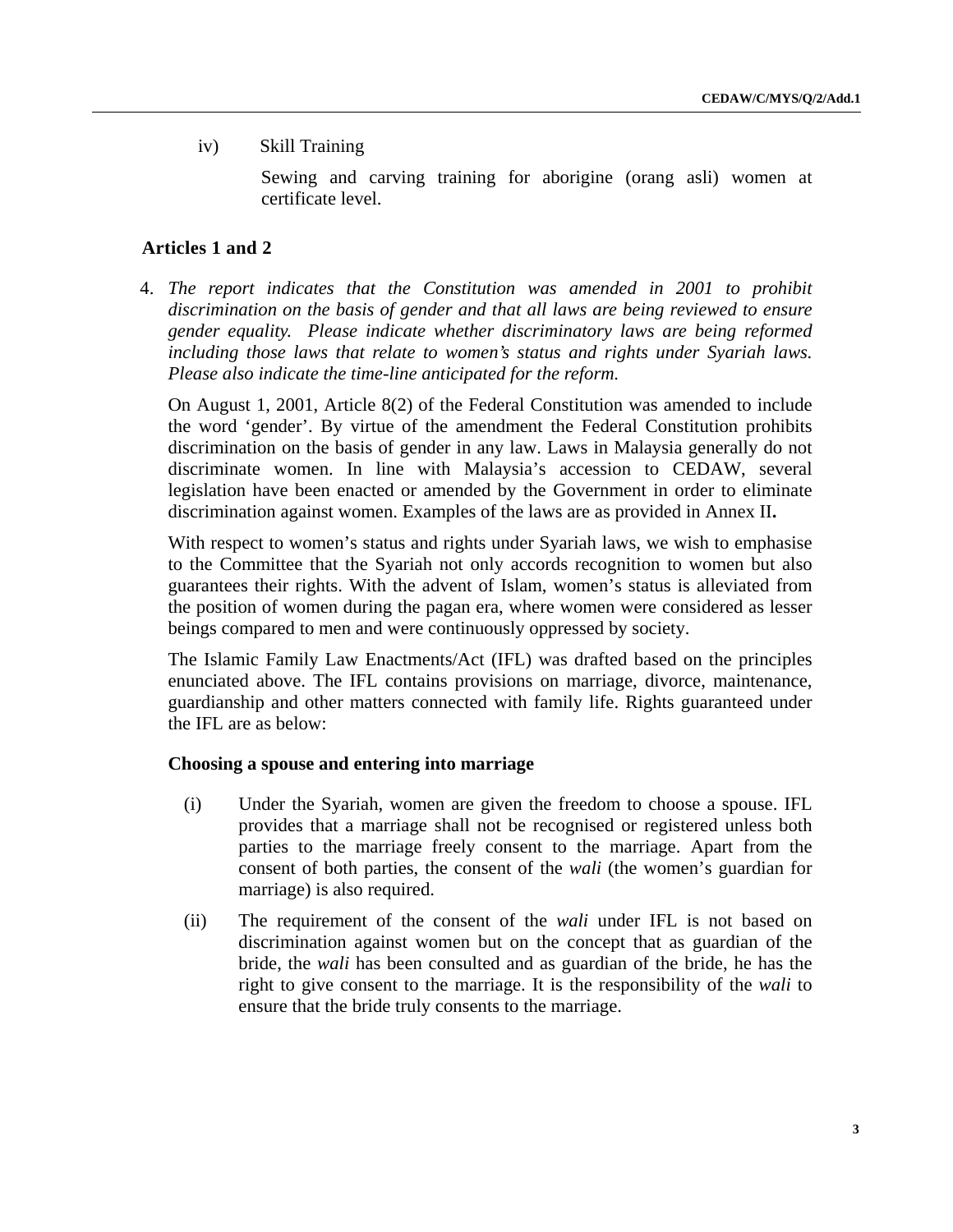#### **Dissolution of Muslim marriage**

- (i) The IFL provides that where a man pronounces a divorce by *talaq* the pronouncement of divorce by *talaq* shall be done before a Syariah Court Judge and two witnesses. The pronouncement of divorce by *talaq* by the husband outside the Court and without the Court's permission is an offence and is punishable under the IFL.
- (ii) A woman has the right to petition to the Syariah Court for the dissolution of marriage by *fasakh* (annulment of marriage), *khul'* (divorce by redemption) and divorce by *ta'liq (divorce by repudiation)*. Upon divorce, the wife is entitled to *'iddah* (a period of waiting from re-marriage after the death of a woman's husband or her separation or divorce from him) maintenance, *mut'ah* (consolatory gift) and the right to stay in the home where she used to live when she was married for so long as the husband is not able to get other suitable accommodation for her. The right to accommodation shall cease-
	- (a) if the period of *'iddah* has expired; or
	- (b) if the period of guardianship of the children has expired;
	- (c) if the woman has remarried;
	- (d) if the woman has been guilty of open lewdness.

#### **Custody and guardianship**

The IFL provides that the mother shall be the best person entitled to the custody of her child whilst guardianship is vested in the father.

# *Harta Sepencarian* **(property jointly acquired by husband and wife during the subsistence of the marriage)**

- a. To enhance protection for women, the reviewed provision in the model law relating to the IFL contains a provision on the distribution of the *harta sepencarian* before the court grants permission or orders for the registration of a polygamous marriage. This provision ensures that women in Malaysia is guaranteed the right to equal distribution of properties jointly acquired by husband and wife during the subsistence of the marriage.
- b. The Law Reform (Marriage and Divorce) Act 1976 applicable to non-Muslims also stipulates equal distribution of property jointly acquired by husband and wife during the subsistence of the marriage when a divorce occurs. However, the model law relating to the IFL allows an application on distribution of property jointly acquired by husband and wife during the subsistence of the marriage to be made even without the occurrence of a divorce. This would ensure that the woman's share to the said property is always protected.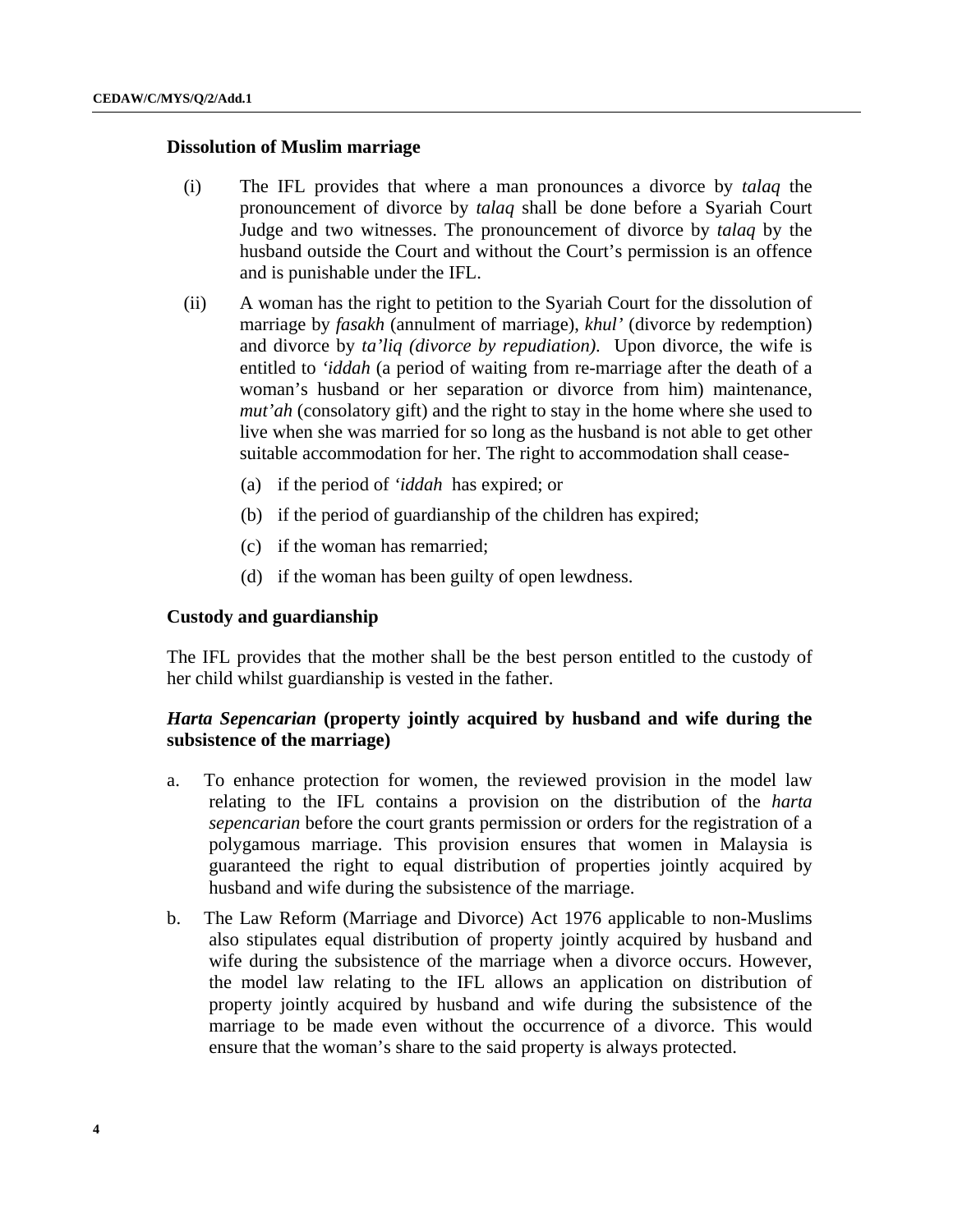# **Polygamy**

- (i) We wish to emphasize to the Committee that Islam favours monogamy and polygamy under the Syariah is regarded as an exception. Both classical and contemporary Muslim jurists generally agree that the ability to treat co-wives justly as stated in the Qur'anic verse 4:3 is a prerequisite to the permissibility of polygamy.
- (ii) This is reflected in the IFL which provides for safeguards before a man can enter into a polygamous marriage. The safeguards include obtaining the permission of the Syariah Court before a polygamous marriage can be entered into and the right of the existing wife or wives to be present at the hearing of the application for a polygamous marriage. The Court shall consider matters such as the proposed marriage is just, the ability of the applicant to support all his wives and dependants, that the applicant is capable of according equal treatment to all his wives and that the proposed marriage would not cause *darar syarie* (harm according to what is normally recognised by Islamic law affecting a wife in respect of religion, life, body, mind, moral or property) to the existing wife or wives.

# **The right to own property and the right to inherit.**

With respect to the right to own property it should not be equated to the right to inherit. Under Syariah there are no provisions to disallow a woman from owning property.

A woman's share under the *faraid* is one half of the man's share. The variation in inheritance is consistent with the variation in financial responsibilities of man and woman. Under Syariah a man is obligated to maintain his wife, his children and in some cases his needy relatives. Therefore, based on this responsibility accorded to men under the Syariah the men inherit more share than women in order to fulfil his obligations. The responsibility for the maintenance of his wife is neither waived nor reduced because of his wife's wealth or because of her access to any personal income gained from work, rent, profit, or any other legal means.

Women under Syariah are not burdened by such responsibility. Her possessions before marriage do not transfer to her husband. She keeps her maiden name after her marriage and has no obligation to spend on her family out of such properties or out of her income after marriage. She is entitled to the *Mahr* which she takes from her husband at the time of marriage and if she is divorced she may get alimony from her ex-husband. As such the variation in inheritance rights is founded on the responsibilities accorded to men and women under the Syariah and is not a form of discrimination against women.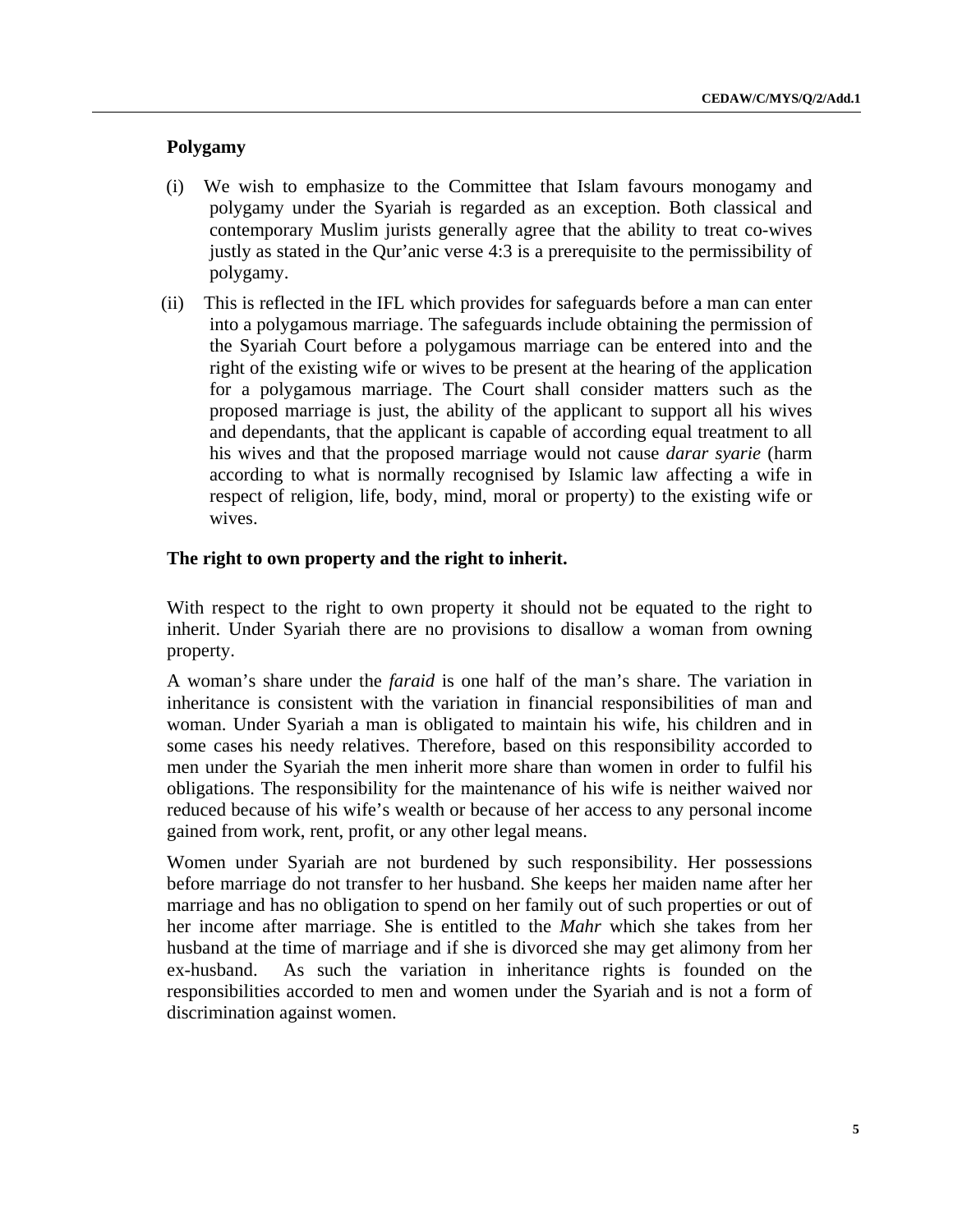#### **Appointment to public office**

Appointment to public office includes appointment to posts of Syariah Court Judges, *Mufti, Imam, Bilal* and *Kadi*. We wish to bring to the Committee's attention that these posts are not merely public posts but they are integrated with religious requirements. The appointment of women in all these posts may not be possible not on the basis of discrimination against women but due to the religious requirements relating to the functions of the posts. This is further explained in the following paragraphs -

#### **Syariah Court Judge.**

One of the conditions of a valid marriage is solemnization of a marriage by a *wali*. In the absence of the father or his male relatives as a *wali* this power is assumed by *amir* (ruler) or appointed *Kadis*. The function of a Syariah Court Judge includes acting as a representative of the *amir* in soleminising a marriage as wali hakim (a wali authorised by the ruler) in place of a wali mujbir (father or grandfather of the bride). It is a religious requirement that the function of solemnizing a marriage can only be done by a man based on the role of a man as protector and provider of the family under Syariah. At present rulers of the States authorise persons holding the posts as "Registrars of Marriages, Conciliations and Divorces" to solemnize marriages. Therefore, where the role of Syariah Court Judges does not include the solemnization of marriage, women may be appointed to hold such positions.

#### *Imam, Bilal and Kadi*

Malaysia's legislation is also silent on the criteria of an *Imam, Bilal* or *Kadi*. However the functions of *Imam, Bilal* and *Kadi* also include assuming the role of a representative of the *amir* in solemnising a marriage as *wali raja* in place of a *wali mujbir.* Based on the role of a man under Syariah as protector and provider of the family, it is a religious requirement that only a man can solemnise a marriage. The integration of this religious requirement in the post of *Imam, Bilal* and *Kadi* does not permit a woman to hold this post. Nevertheless, a woman can be an Imam or *Bilal* among women.

#### *Mufti*

The provisions of the Federal Constitution and the Administration of Islamic Law Acts/Enactments do not contain a restriction on the appointment of women as Mufti. However, it is to be noted, that the post of the Mufti is not merely as the head of department but it is also a religious post where the Mufti is required to perform ceremonial functions as a leader to recite the *doa* (prayers) and as an Imam who leads people in *solah* (prayers). These are the Mufti's public functions to be performed at all times at all levels of Government. He is also continuously engaged in the process of decision making pertaining to all aspects of life demanded by the *ummah (people).*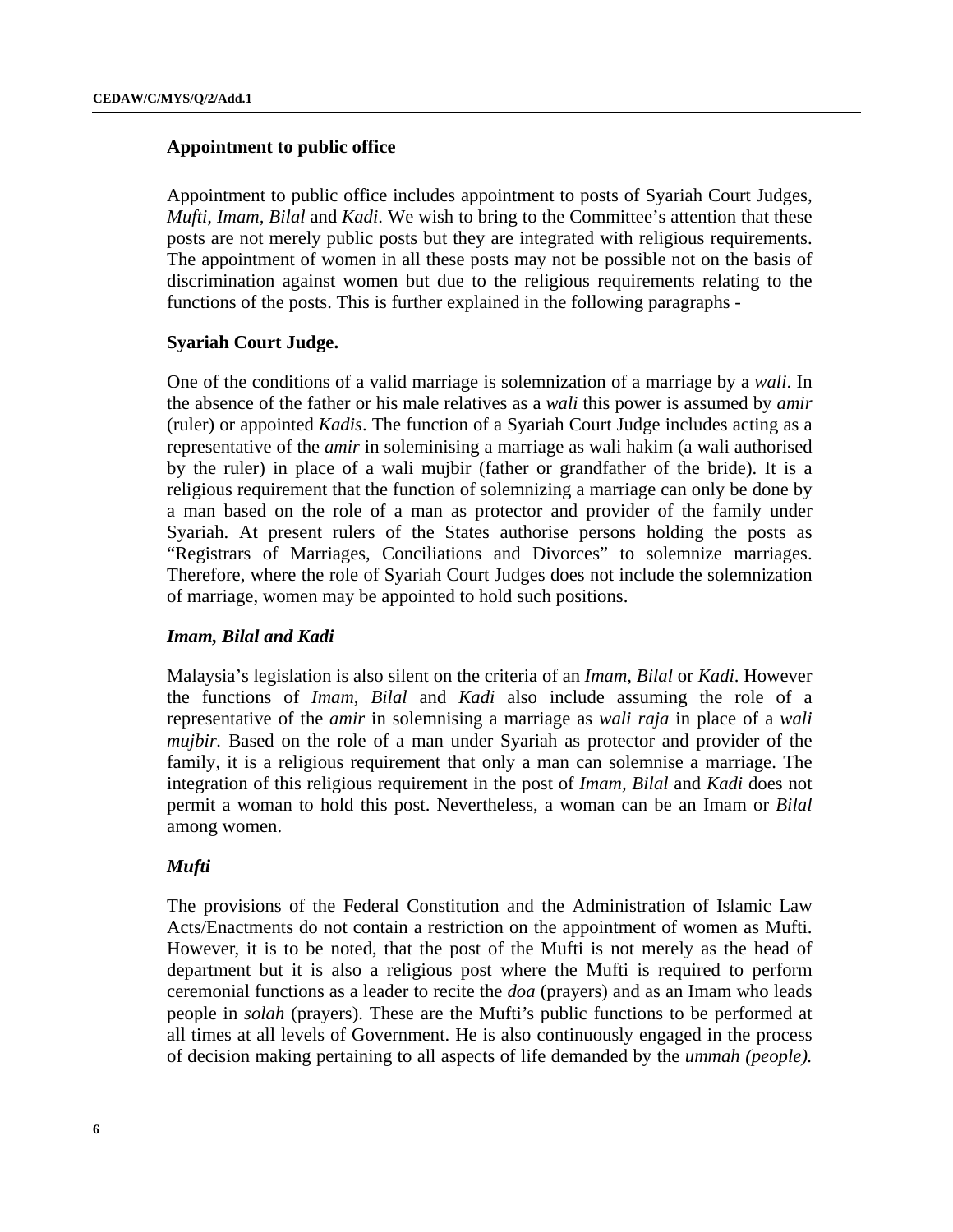Due to her biological make up a woman may not be able to discharge these duties at all times as the religion prohibits a woman to recite the *doa* or perform *solah* during her menstruation.

It is evident from the above that the post of *Mufti, Imam, Bilal* or *Kadi* although regarded as 'public posts' are integrated with religious implications within its scope of functions and duties. The religious implications instilled in such posts do not allow for modifications to be made to allow women to hold the respective posts. From the explanation given above we wish to reiterate to the Committee that the restriction on women to be appointed to such posts is not based on discrimination against women.

5. *A recent Federal Court decision interpreted the equality provision in Article 8(1) of the Federal Constitution as extending only "to persons in the same class" and held that women, in that case, were a different class than men. Please explain the concept of "equality" under the Federal Constitution and whether this concept conforms to Malaysia's obligations under the Convention.*

# **Concept of equality under the Federal Constitution**

Article 8(1) and (2) guarantees equality before the law for all persons and nondiscrimination on the basis of religion, race, descent, place of birth or gender. However, the concept of equality and non-discrimination under the said articles is qualified.1

The qualification is based on the concept of reasonable classification or lawful discrimination which provides that a law must operate alike on all persons under like circumstances. It does not mean that the law operates alike in all persons in any circumstances. Where there is a classification founded on an intelligible differentia which distinguishes persons that are grouped together from others left out of the group and the differentia has a rational relation to the object sought to be achieved by the law in question, the discrimination is valid.

An example where the concept of reasonable classification is used in the law can be seen in the provision of Article 8(5) of the Federal Constitution. Article 8(5) provides that the provision on non-discrimination under article 8 does not invalidate or prohibit:

- (a) any provision regulating personal law;
- (b) any provision or practice restricting office or employment connected with the affairs of any religion, or of an institution managed by a group professing any religion to persons professing that religion;
- (c) any provision for the protection, well-being or advancement of the aboriginal peoples of the Malay Peninsular (including the reservation of land) or the

<sup>&</sup>lt;sup>1</sup> Datuk Haji Harun bin Haji Idris v Public Prosecutor [1977]2 MLJ 155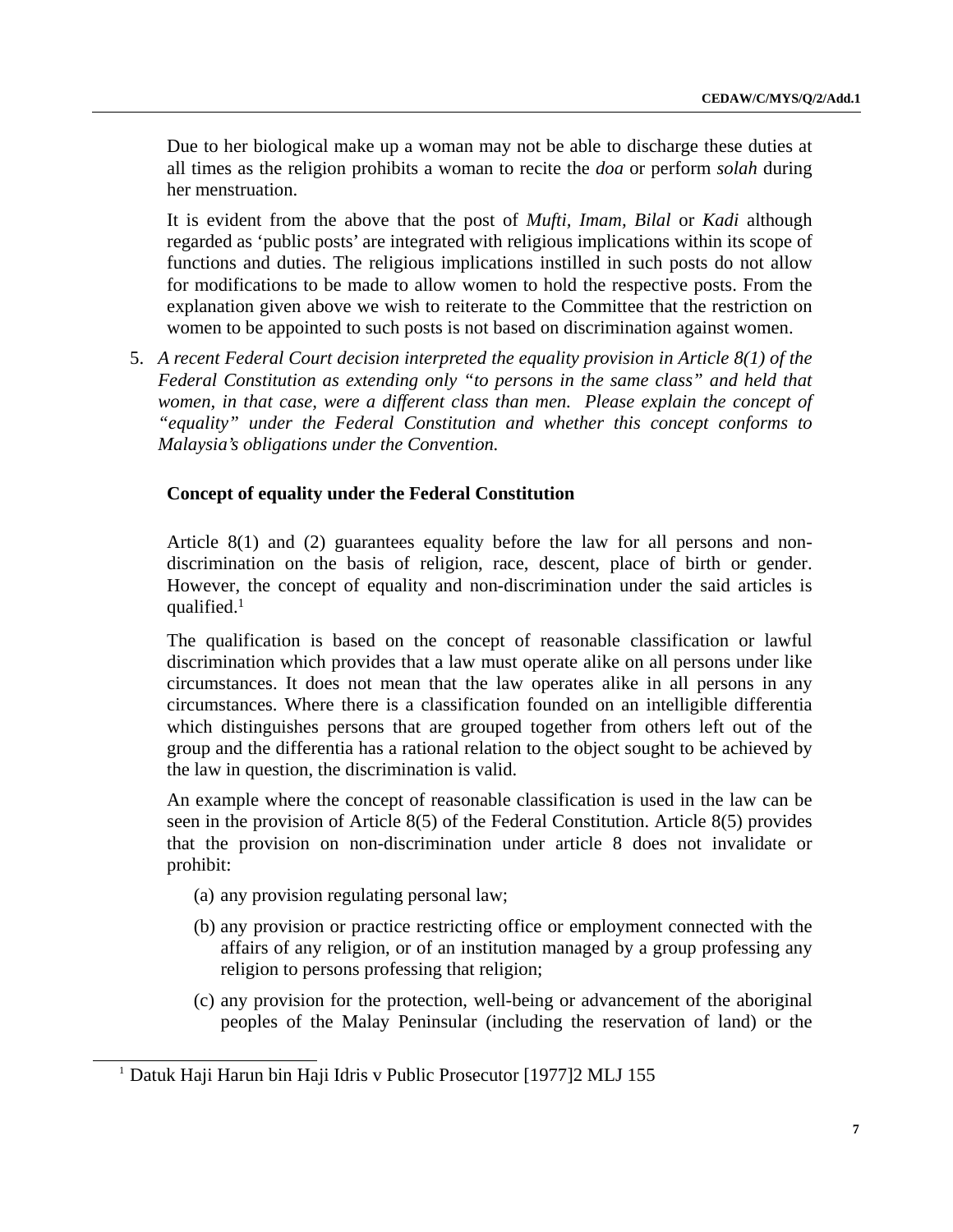reservation to aborigines of a reasonable proportion of suitable positions in the public service;

- (d) any provision prescribing residence in a State or part of a State as qualification for election or appointment to any authority having jurisdiction only in that State or part, or for voting in such an election;
- (e) any provision of a Constitution of a State, being or corresponding to a provision in force immediately before Merdeka Day;
- (f) any provision restricting enlistment in the Malay Regiment to Malays.

The qualification in the above paragraph is founded on the concept of lawful discrimination based on classification, for example, Muslims as opposed to non-Muslim (article  $8(5)(b)$ ), aborigines as opposed to others (article  $8(5)(c)$ ), residence in a particular State opposed to residents elsewhere (article 8(5)(d).

It is to be noted that the concept of lawful discrimination on the basis of reasonable classification is not peculiar only to Malaysia, as in India discrimination law is good law where -

- (i) the classification is founded on an intelligible differentia which distinguishes persons that are grouped together from others left out of the group; and
- (ii) the differentia has a rational relation to the object sought to be achieved by the law in question. The classification may be founded on different bases such as geographical, or according to objects or occupations and the like. What is necessary is that there must be a nexus between the basis of classification and the object of the law in question.2

# **Conformity of the concept of equality under the Federal Constitution to Malaysia's obligation under CEDAW**

Article 1 of CEDAW defines "discrimination against women" and the operative articles in CEDAW went on to stipulate obligations on State Parties to take measures to eliminate discrimination against women in cultural and social patterns and other fields such as education, health, public posts etc.

The concept of equality under the Federal Constitution is in conformity with Malaysia's obligation under CEDAW as it provides for equality before the law and prohibits discrimination on the basis of gender in any law or in the appointment to any office or employment under a public authority or in the administration of any law relating to the acquisition, holding or disposition of property or the establishing or carrying on of any trade, business, profession, vocation or employment.

We wish to bring to the Committee's attention that discrimination as rationalised by the concept of "reasonable classification" is only allowed on permissible grounds

 <sup>2</sup> <sup>2</sup> Shri Ram Krishna Dalmia & Ors. V. Shri Justice S.R. Tendolkar & Ors.

AIR[1958] SC 538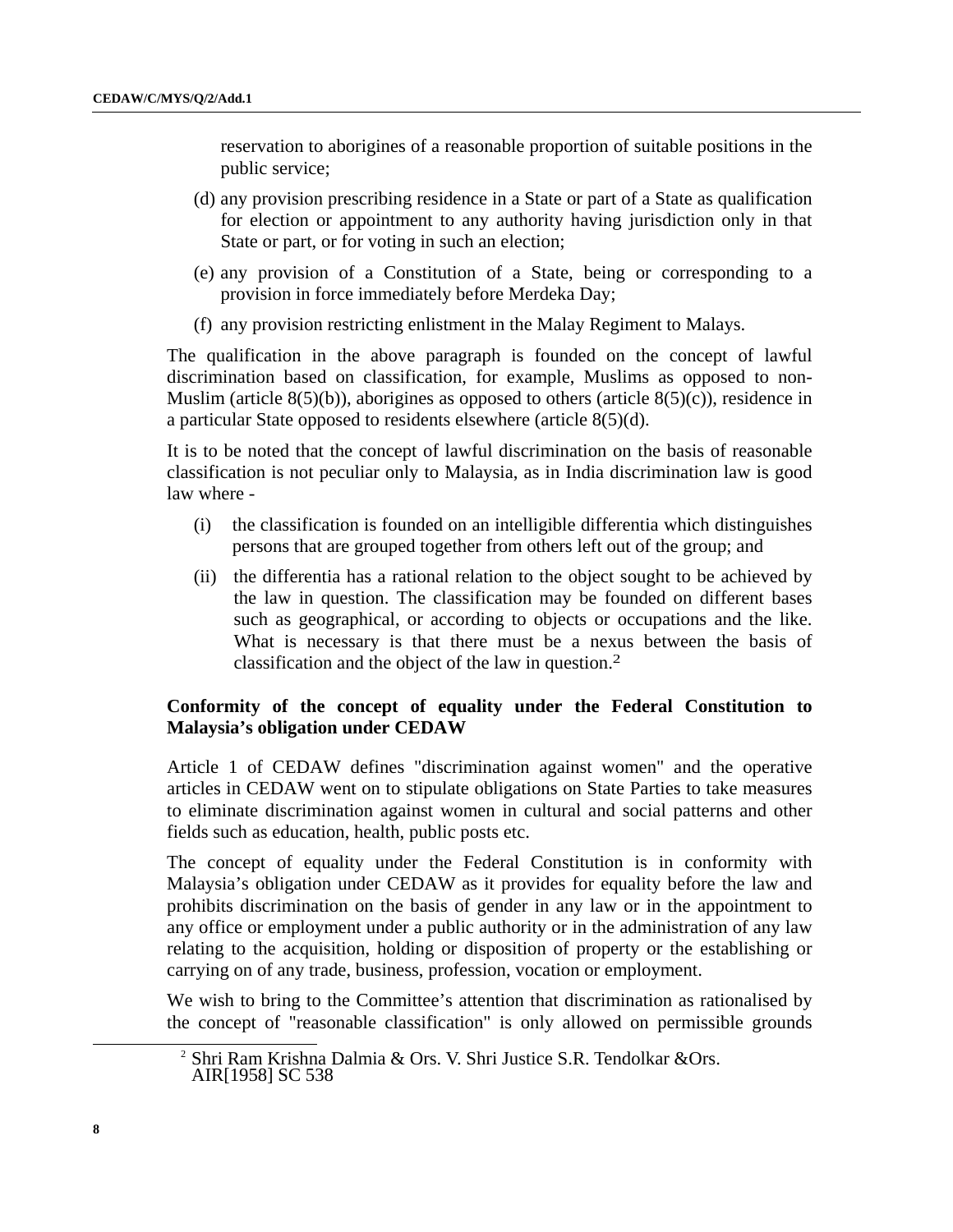which are provided by the law such as for the protection or advancement of a class of person. This is to be distinguished from discrimination of women which has the effect or purpose of impairing or nullifying the recognition, enjoyment or exercise by women of human rights and fundamental freedom in the political, economic, social, cultural, civil or any other field as stipulated in article 1 of CEDAW.

By virtue of the provisions under article 8(1) and 8(2) there is no discrimination in the fields as mentioned in CEDAW unless it is necessary for the protection and advancement of women.

It is noted that article 4 of CEDAW allows for positive discrimination. It is submitted that discrimination made for the protection and advancement of women is embraced by article 4 of CEDAW.

Based on the applicability of the concept of reasonable classification to the principle of equality under article 8 of the Federal Constitution, several legislation which discriminate men from women have been passed by the Parliament as follows:

- section 34 of the Employment Act 1955 which provides that no employer shall require any female employee to work in any industrial or agricultural undertaking between the hours of ten o'clock in the evening and five o'clock in the morning nor commence work for the day without having had a period of eleven consecutive hours free from such work;
- section 35 of the Employment Act 1955 provides that no female employee shall be employed in any underground working;
- provisions on maternity protection in Part IX of the Employment Act 1955;
- section 493 of the Penal Code makes it an offence for a man who by deceit causes any woman who is not lawfully married to him, to believe that she is lawfully married to him and to cohabit or have sexual intercourse with him in that belief;
- section 498 of the Penal Code makes the act of enticing or taking away or detaining with a criminal intent a married woman an offence;
- section 289 of the Criminal Procedure Code provides that sentence of whipping is forbidden on women;
- Fourth Schedule to the Geneva Conventions Act 1962 provides for the protection and assistance from the effects of war to the sick and wounded, aged persons, children under fifteen, expectant mothers and mothers of children under seven;
- Article 27 of the Fourth Schedule to the Geneva Conventions Act 1962 specifically provides that women shall be especially protected against any attack on their honour, in particular against rape, enforced prostitution, or any form of indecent assault;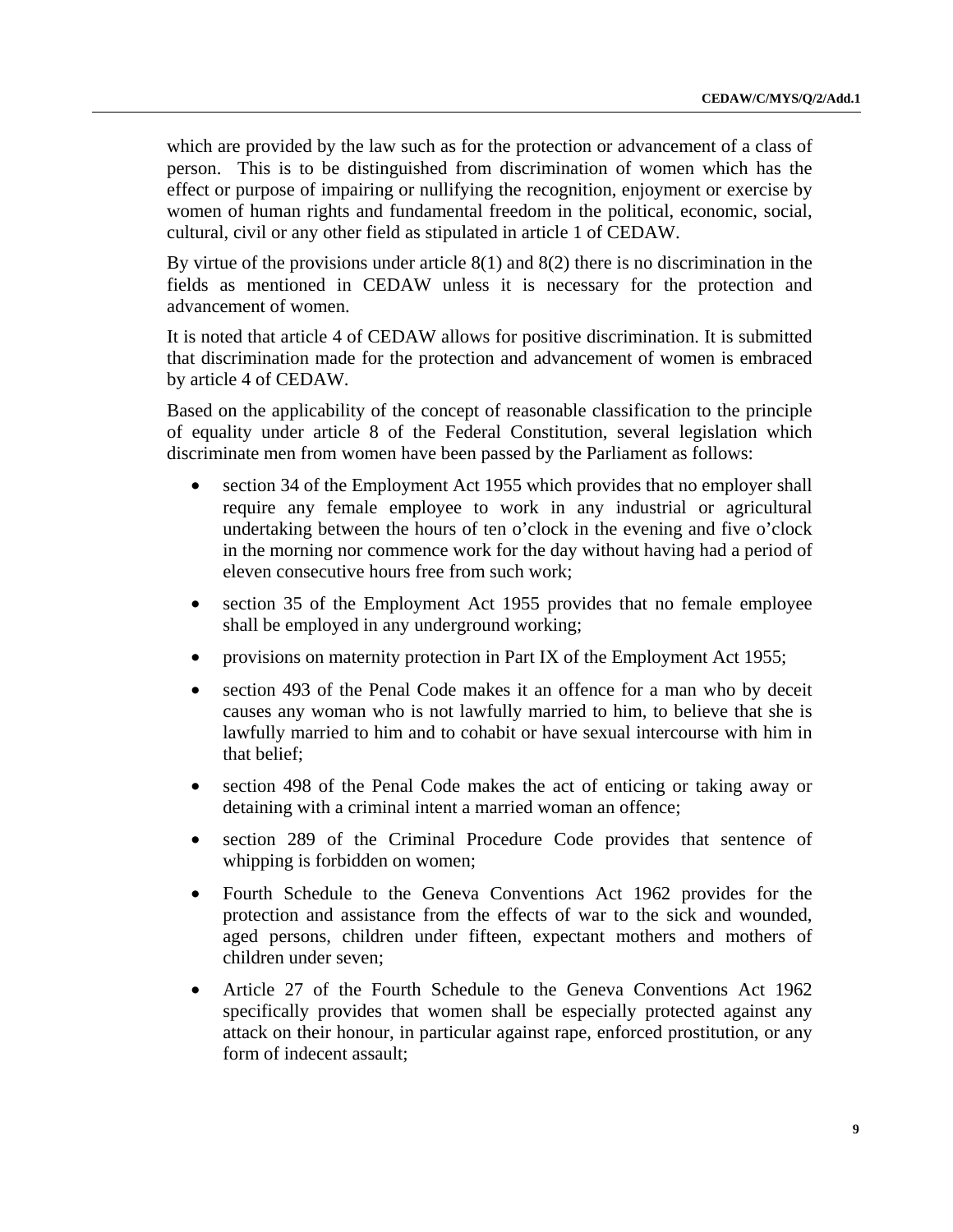• Article 76 of the Fourth Schedule to the Geneva Conventions Act 1962 provides that women detainees shall be confined in separate quarters and shall be under the direct supervision of women.

We wish to bring to the Committee's attention that the unequal treatment between men and women in the above legislation is on the basis that it is necessary for the protection of women. In addition, a provision on maternity leave under the Employment Act 1955 is consistent with article 4(2) of CEDAW.

The Committee stated in its queries that "A recent Federal Court decision interpreted the equality provision in Article 8(1) of the Federal Constitution as extending only "to persons in the same class" and held that women, in that case, were a different class than men". As the Committee did not specify the parties to the case, we conclude that the relevant case on the issue is the case of Beatrice At Fernandez v. Sistem Penerbangan Malaysia & Anor [2005] 2 CLJ 713. In the said case, the applicant's services as a stewardess to the respondent (Sistem Penerbangan Malaysia) was terminated due to her pregnancy consistent with the provision under the collective agreement governing her employment with the respondent. The applicant alleged that the collective agreement has violated fundamental liberties under article 8 of the Federal Constitution.

In the said case the Court held among others that article 8 extends only to persons in the same class as it recognises that all persons by nature, attainment, circumstances and the varying needs of different classes or persons often require separate treatment. We wish to clarify to the Committee that in the said case the Court held that flight stewardesses are regarded as a class of their own as compared to the administrative staff or chief stewardesses or senior chief stewardesses. This is what the Court meant by "persons in the same class". As such the applicant who is a flight stewardess can only compare herself to other flight stewardesses. She cannot compare herself to the administrative staff or chief stewardesses or senior chief stewardesses which are a class of their own respectively. We wish to bring to the Committee's attention that the Court did not hold women were a different class than men in the said case but rather classification in the case was done on the basis of category of work.

6. *Article 8(2) of the Federal Constitution which prohibits discrimination, including on the basis of gender, has been interpreted by Malaysian courts as protecting individuals only from discrimination by state or public authorities. What measures have been taken to formulate anti-discrimination laws protecting women from discrimination by entities other than state or public authorities, in line with article 2, paragraphs (b) and (e) of the Convention.*

The Committee had not specified the parties to the case referred in the above inquiry, as such we conclude that the Committee is referring to the case of Beatrice At Fernandez v. Sistem Penerbangan Malaysia & Anor [2005] 2 CLJ 713. It was decided in the said case by the Federal Court that it was not possible to expand article 8(2) of the Federal Constitution to apply to "collective agreements". To invoke article 8 of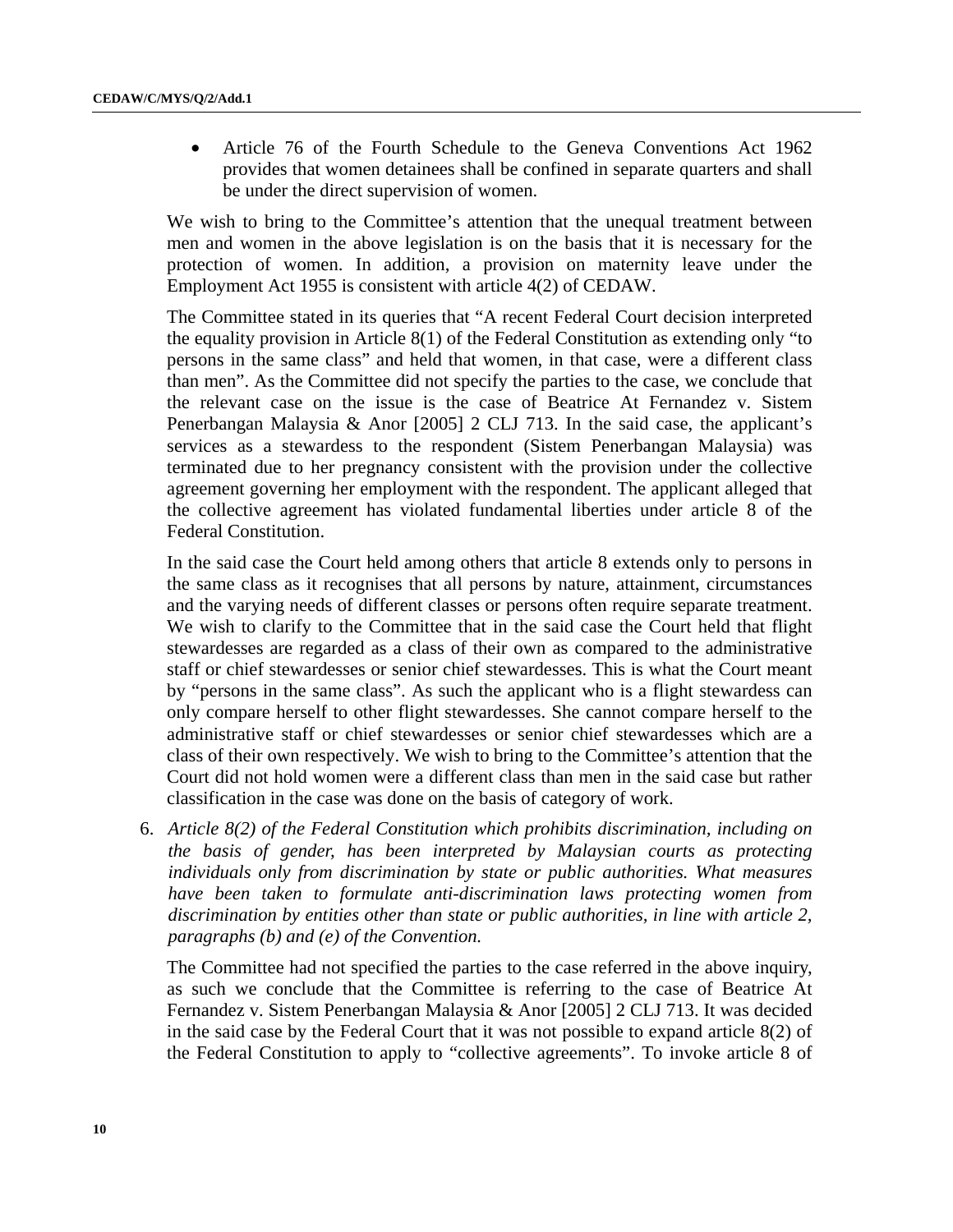the Federal Constitution it has to be shown that a 'law' or an 'executive action' is discriminatory. The case further held that Constitutional law, as a branch of public law, deals with the contravention of an individual's rights by the Legislature or the Executive or their agencies. It does not extend to infringement of an individual's legal right by another individual. Therefore based on this decision, it would be accurate to conclude that article 8(2) of the Federal Constitution protects individuals only from discrimination by the State or its agencies.

Pursuant to the decision of the above case, the Committee has enquired on measures taken by the Court to formulate anti-discriminatory laws to protect women from discrimination by entities other than State or public authorities. In the hearing of the above case before the Court of Appeal, the Court held that "Where the invasion is by another private individual, the aggrieved individual may have his remedies under private law, but constitutional remedies will not be available."

The Federal Court did not make any contradicting findings on the said issue. Therefore, where an individual is discriminated against by entities other than State or its agencies, the aggrieved individual can seek redress under private law. As such the absence of anti-discrimination laws is not a hindrance to protection from discrimination by entities other than State or its agencies.

An example can be seen from the reported case of Kelab Golf Negara Subang v Mat Idris Siakat, Industrial Court, Kuala Lumpur Award No. 33 of 2004. In the said case the issue before the court was whether the dismissal of the claimant was with or without just cause or excuse. It was alleged by the claimant there was no show cause letter issued by the company to two other employees who were similarly late to work as the claimant and the disparity in treatment accorded to the claimant amounted to discrimination. In concluding that the dismissal was without just cause and excuse the Industrial Court took cognisance that the company's disparity in treatment by not punishing the two other employees who were similarly guilty of late coming in the same manner as the claimant amounted to a discrimination of the claimant.

# **Article 3**

7. *The report mentions that measures have been taken to develop a "Gender Disaggregated Information System to monitor the progress of women's programmes and activities". Please indicate the status of the development of this system and provide details of its scope and coverage*.

The Gender Disaggregated Database Information System (GDIS) was developed by MWFCD in November 2002 and completed in May 2003. The database is used for analysis and formulation of policies. Information available in this database are as follows: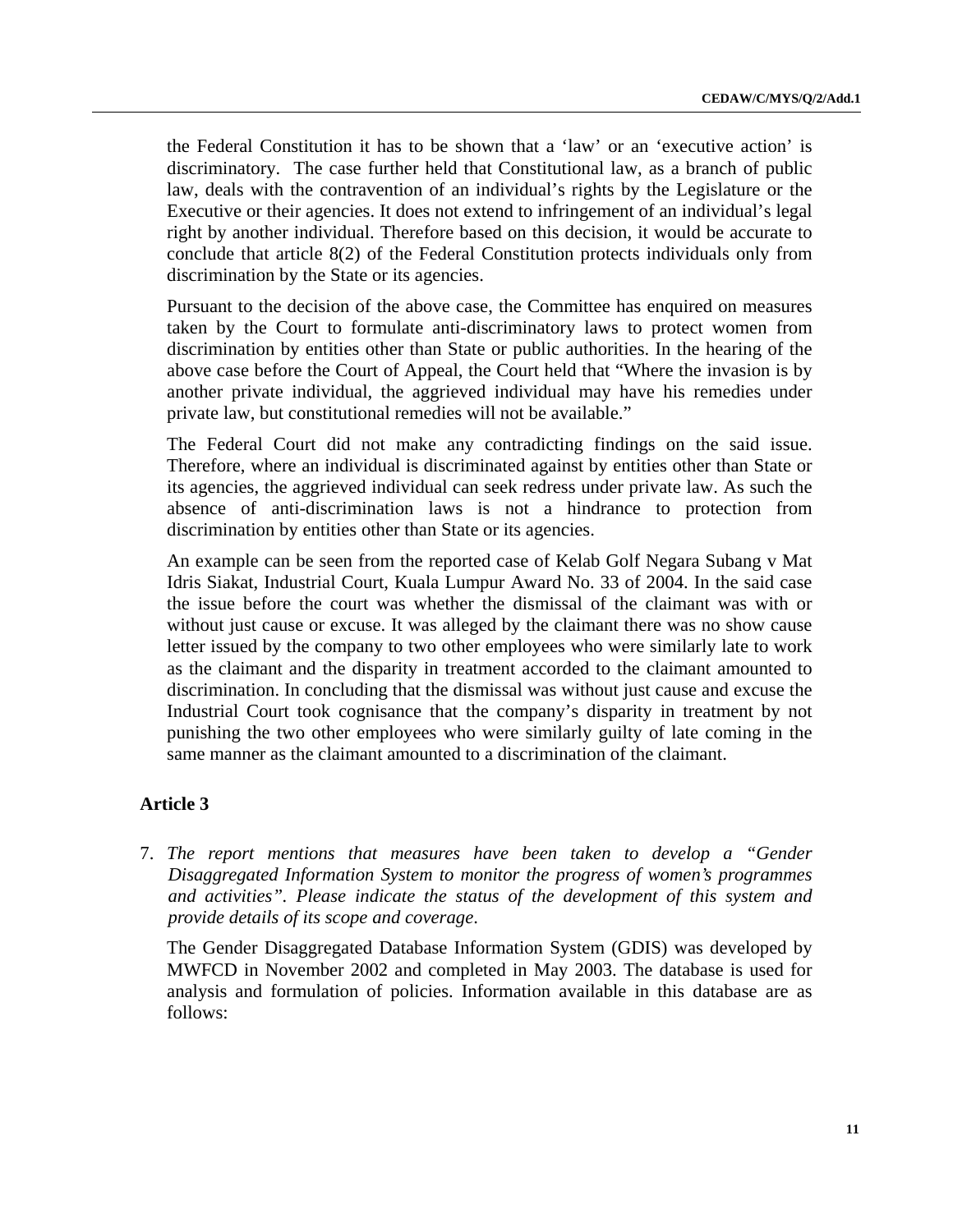- i) Labour Force (1997-2003);
- ii) Poverty (1999, 2002);
- iii) Population and Housing Census (2000);
- iv) Public Sector Personnel (2003);
- v) Muslim and Non-Muslim Marriages (1995-2004);
- vi) Academic staff in the higher learning institutions (2001-2004);
- vii) Decision making level in the corporate sector (2000-2004);
- viii) Drug addicts ( 1998-2004);
- ix) Family, fertility, marriages, senior citizens, family practices from the National Population and Family Development Board (1994); and
- x) Child abuses, drug addicts, incest, rape, molest, domestic violence and sodomy (1997-2004).

The statistics are collected from relevant government agencies and the private sector. The MWFCD updates the database annually and identifies the need for new data to further enhance the database.

8. *Please provide details of the work that has been undertaken by the Ministry of Women, Family and Community Development since its establishment, particularly the work of the gender focal points in the ministries, and of the Ministry's role and level of authority within the Government, as well as its human and financial resources.*

The work of MWFCD since its establishment in 2001 is as shown in Annex III.

The Ministry, formerly known as the Ministry of Women and Family Development was expanded on 27 March 2004 to include community development under its jurisdiction and was renamed as the Ministry of Women, Family and Community Development.

The Gender Focal Points (GFPs) were established in 2005 based on the mandate from the Cabinet Committee on Gender Equality. Senior officers in each ministry and relevant government agencies are appointed as GFPs. To date, 39 GFPs have been appointed. The GFPs function as focal point/liaison officers for gender related matters at their ministries as well as to assist the ministry to get data, information and feedback on matters related to women and gender development. The functions of GFPs are as shown in Annex IV. The Ministry of Women, Family and Community Development (MWFCD) has conducted gender sensitisation training including training on CEDAW and gender budgeting for GFPs to enable them to discharge their functions and responsibilities efficiently and effectively. This effort of gender sensitisation by the Government will encourage the elimination of gender inequality in all sectors including the possibility of reviewing areas of law which are perceived as discriminatory to women such as article 15(1) above.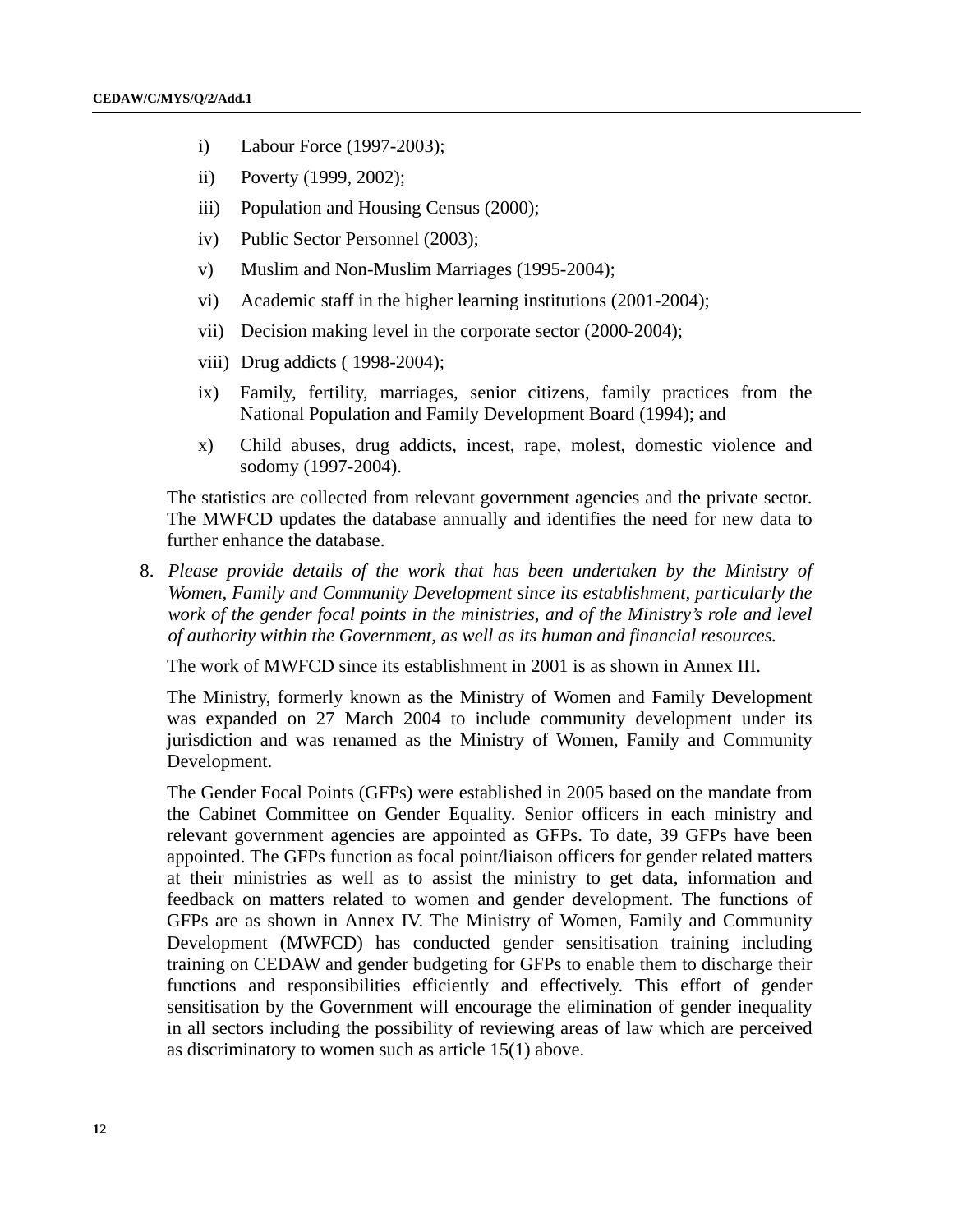Due to the fact that the MWFCD is headed by a woman cabinet minister, the Ministry has direct access to cabinet in highlighting and promoting women's concerns and interests to the highest decision making body of the Government.

The Cabinet Committee on Gender Equality which was established in December 2004**,** and is chaired by the Prime Minister, is another avenue for the Ministry to highlight women's issues. As the main secretariat to the Committee, the Ministry is able to put forward specific recommendations and proposals towards achieving gender equality through government policies, strategies and programmes.

As the lead agency in promoting gender equality, the Ministry is given a mandate to head the Technical Working Group on Women. This TWG as an important mechanism in formulating the five-year National Development Plan and enables MWFCD to mainstream gender perspectives into the National Development Plan. MWFCD worked closely with the Economic Planning Unit, Prime Minister's Department on the preparation of the Ninth Malaysia Plan, 2006-2010.

The Ministry plays an important role at the state and parliamentary constituency levels through the National Council for Women and Family Development. The Council acts as an operating arm of the Ministry to implement programmes and activities such as legal literacy, campaign on violence against women (VAW), training and skills-building, information technology and communication and gendersensitisation programmes.

The significant role played by the Ministry and the DWD is reflected through the increase in financial and human resources. For example, the number of personnel in the Ministry has increased from 67 in 2001 to 246 in 2006. As for the DWD, it has increased from 41 in 2001 to 153 in 2006. Likewise, the budget allocation has also increased for the Ministry from RM4,110,000.00 in 2001 to RM96,748,300.00 in 2006. Whereas for the DWD the budget allocation has increased from RM1,828,200.00 in 2001 to RM30,454,300.00 in 2006.

# **Article 4**

9. *The report states that "gender-blind elements in the recruitment, posting and promotion in the public service often results in under-representation of women at the decision-making level". However, the report also acknowledges that "the Government has not practiced quota and preferential rules". Has consideration been given to using temporary special measures, such as the establishment of quotas or incentives to accelerate achieving equality, particularly in the field of women's participation in political and public life, in the light of article 4, paragraph 1 of the Convention and the Committee's general recommendation 25 on article 4, paragraph 1, of the Convention and general recommendation 23 on women in public life?*

In addressing the issue of under-representation of women at the decision-making level, the Government has adopted the policy of at least 30 per cent women in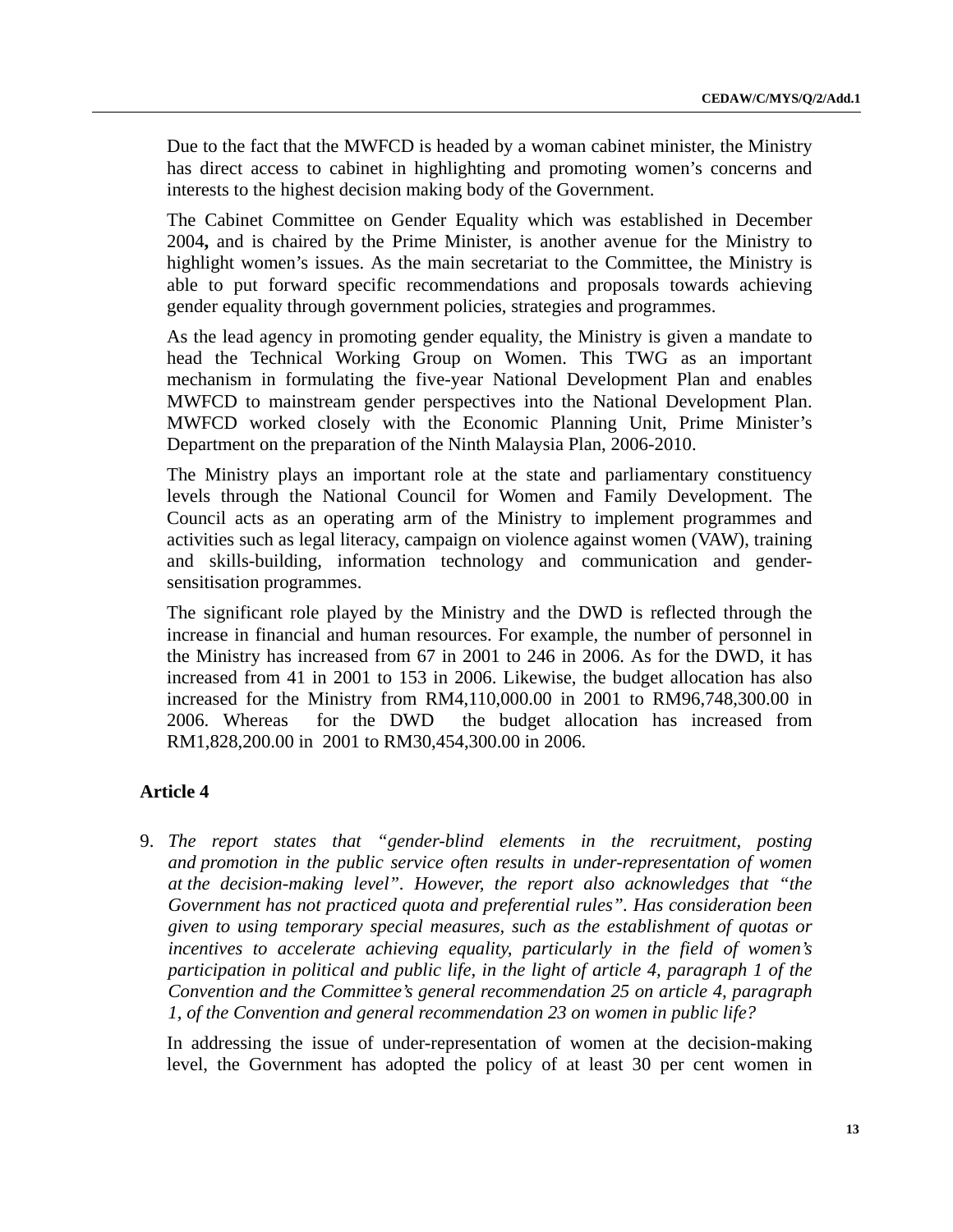decision-making level in the public sector in August 2004. The percentage of women in the premier grade positions in the public sector (JUSA) has increased from 82 (14.91%) out of 550 in 2000 to 314 (18.8%) out of a total of 1,670 in 2005.

#### **Article 5**

10. *The report acknowledges that "women's ability to . . . participate in society . . . has often been curtailed by widespread stereotyping of women as followers and supporters rather than leaders or equal partners". The report indicates that the Ministry of Women and Family Development had requested the Ministry of Education to eliminate stereotypical images in textbooks. Please indicate the progress made in eliminating stereotypes from textbooks and also indicate what measures have been taken to eliminate stereotypes in the media.*

The Ministry of Education provides a guideline to writers and publishers of school textbooks to promote positive portrayals of women. The guideline stipulates that the content and presentation of materials and graphics in textbooks are not gender biased. Among others, the guideline forbids the stereotyping of women as inferior to men, or that women can only be followers or supporters rather than leaders or equal partners.

In addressing the sex stereotyping in electronic media, the Government has established the Communications and Multimedia Content Forum of Malaysia (CMCF). The Forum governs the media content by self-regulation in line with the Malaysian Communications and Multimedia Content Code in compliance with the Communications and Multimedia Act 1998 (Act 558) (CMA 98).

In its guidelines on content, the redress of societal discrimination against women is evident. For instance, under 'Obscene content', the portrayal of sex crimes (i.e. rape, attempted rape and statutory rape), child pornography and the portrayal of women, men or children as mere sexual objects or to demean them are strictly prohibited.

In terms of family values, the Code articulates 'a need to avoid and overcome biased portrayal on the basis of gender.' As such, women and men should be portrayed as equals both economically and emotionally in public and private spheres. Within the domestic realm in particular, women and men should be portrayed as equal beneficiaries of family or single-person life, in both work and leisure activities under all types of thematic circumstances. The Code also specifies that advertisements must not project women as an object of sex.

#### **Violence against women**

11. *What kinds of data are being collected on the incidence of violence against women, including domestic violence and sexual violence in Malaysia, and what do they reveal in terms of trends?*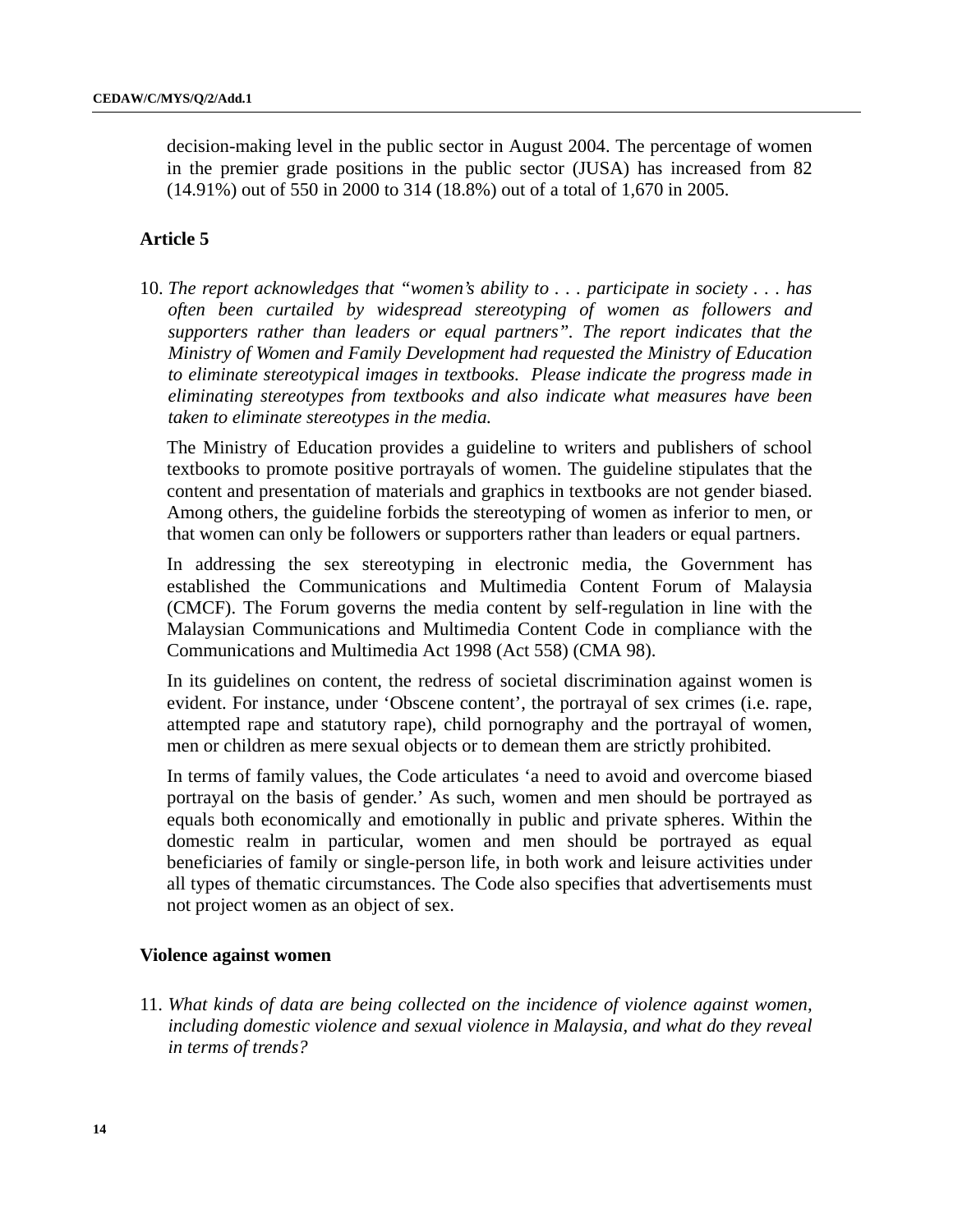In Malaysia, data on the incidence of violence against women are collected based on reported cases i.e. domestic violence, incest, molest, rape and sexual harassment at the workplace. Domestic violence and sexual harassment cases reported to the police from 2000 to 2003 indicated a downward trend, from 3,468 and 112 cases in 2000 to 2,555 and 82 cases in 2003. However, in 2004 it rose to 3,101 and 119 cases respectively. Incest and molest cases indicated an upward trend from 2000 to 2004, each 213 and 1,234 cases in 2000 to 335 and 1,661 cases in 2004 except in 2003 it dropped to 254 and 1,399 cases respectively. Rape cases reported to the police indicated an annual increase in the number of cases from 1,217 in 2000 to 1,765 cases in 2004.

The table below shows the data on violence against women from 2000 to 2004:

| <b>Cases reported</b><br>to the police | 2000  | 2001  | 2002  | 2003  | 2004  |
|----------------------------------------|-------|-------|-------|-------|-------|
| Domestic violence                      | 3,468 | 3,107 | 2,755 | 2,555 | 3,101 |
| Sexual harassment at<br>the workplace  | 112   | 86    | 84    | 82    | 119   |
| Incest                                 | 213   | 246   | 306   | 254   | 335   |
| Molest                                 | 1,234 | 1,393 | 1,522 | 1,399 | 1,661 |
| Rape                                   | 1,217 | 1,386 | 1,431 | 1,479 | 1,765 |

# **Table I : Data on Violence Against Women from 2000 to 2004:**

*Source: Royal Malaysian Police, Malaysia.*

12. *The report indicates that the Domestic Violence Act, 1994 protects victims of violence in the home but points out that marital rape is not considered a crime in Malaysia unless the parties are separated under a judicial decree, the wife has obtained an injunction against sexual relations with the husband or the woman is in her 'iddah period. Please indicate if, and how, victims of marital rape are protected under the Domestic Violence Act.*

Malaysia's Penal Code and Syariah law do not contain a provision on marital rape. The Penal Code provides an exception to section 375 on the offence of rape which stipulates that sexual intercourse by a man with his own wife by a marriage which is valid under any written law for the time being in force, or is recognised in the Federation as valid, is not rape. Based on the explanation to section 375 of the Penal Code a man can be charged with raping his wife as in Initial Report.

The Domestic Violence Act 1994 provides protection for victims of domestic violence. Under the Act, domestic violence is defined as the commission of the following acts -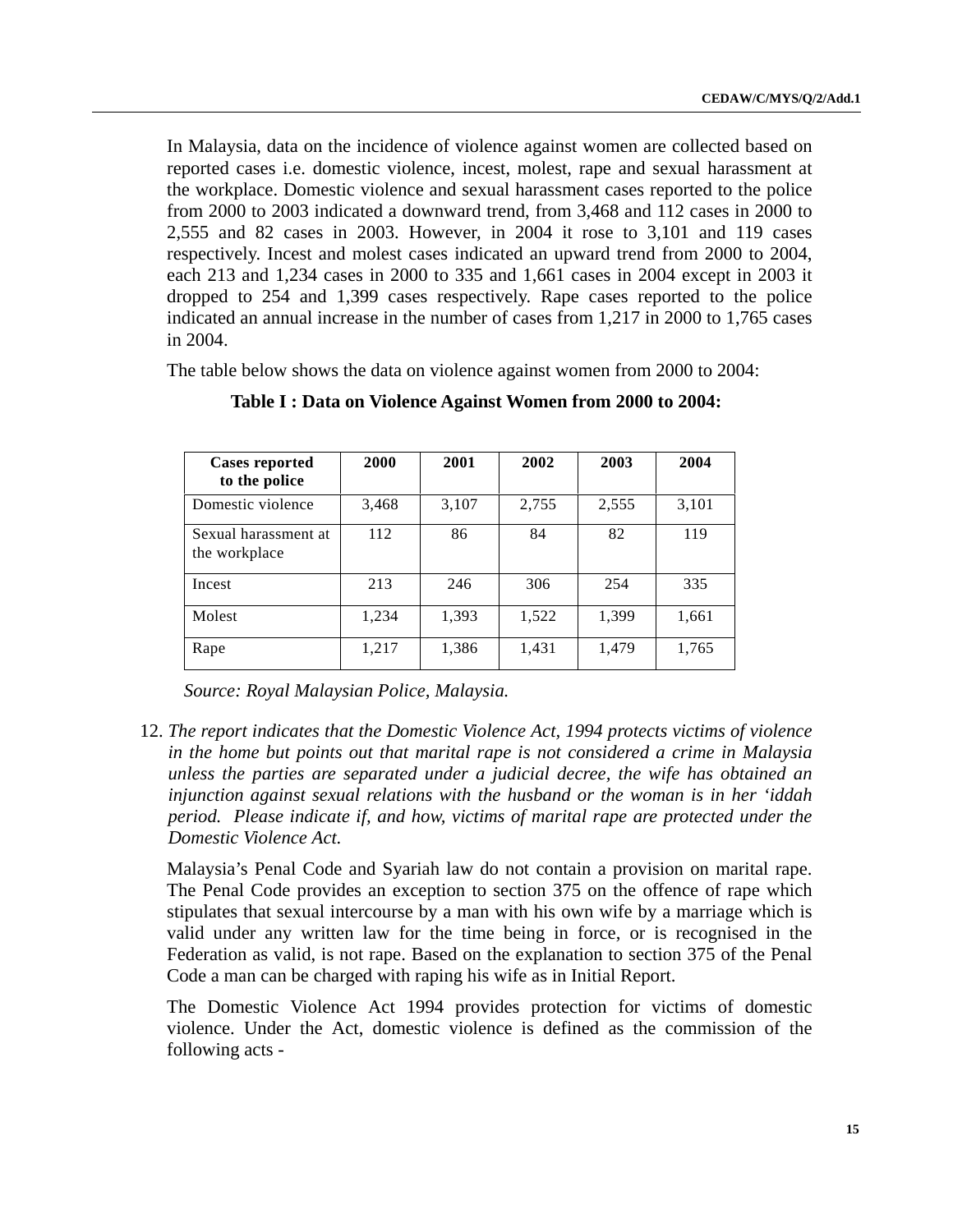- a. wilfully or knowingly placing, or attempting to place, the victim in fear of physical injury;
- b. causing physical injury to the victim by such act which is known or ought to have been known would result in physical injury;
- c. compelling the victim by force or threat to engage in any conduct or act, sexual or otherwise, from which the victim has a right to abstain;
- d. confining or detaining the victim against the victim's will; or
- e. causing mischief or destruction or damage to property with intent to cause or knowing that it is likely to cause distress or annoyance to the victim.

Based on the above provision of the law, victims of marital rape are accorded protection under the Domestic Violence Act 1994 on the commission of any of the above mentioned acts. The protection under the Domestic Violence Act 1994 includes the issuance of an interim protection order pending investigations of the domestic violence offence. The interim protection order prohibits the person against whom the order is made from inflicting further violence on the victim.

Where it is necessary for the protection and personal safety of the victim, a protection order can include other orders such as:

- (i) granting of the right of exclusive occupation to the victim of the shared residence or a specified part of the shared residence by excluding the person against whom the order is made from the shared residence or specified part thereof, regardless of whether the shared residence is solely owned or leased by the person against whom the order is made or jointly owned or leased by the parties;
- (ii) prohibiting or restraining the person against whom the order is made from entering any of the victim's place of residence or shared residence or alternative residence, as the case may be, or from entering any of the victim's place of employment or school or other institution or from making personal contact with the victim other than in the presence of an enforcement officer or such other person as may be specified or described in the order;
- (iii) requiring the person against whom the order is made to permit the victim to enter the shared residence, or to enter the residence of the person against whom the order is made, accompanied by any enforcement officer for the purpose of collecting the victim's personal belongings;
- (iv) requiring the person against whom the order is made to avoid making written or telephone communication with the victim and specifying the limited circumstances in which such communication is permitted.

Where the court is satisfied that the person against whom a protection order or interim protection order is made is likely to cause actual physical injury to the protected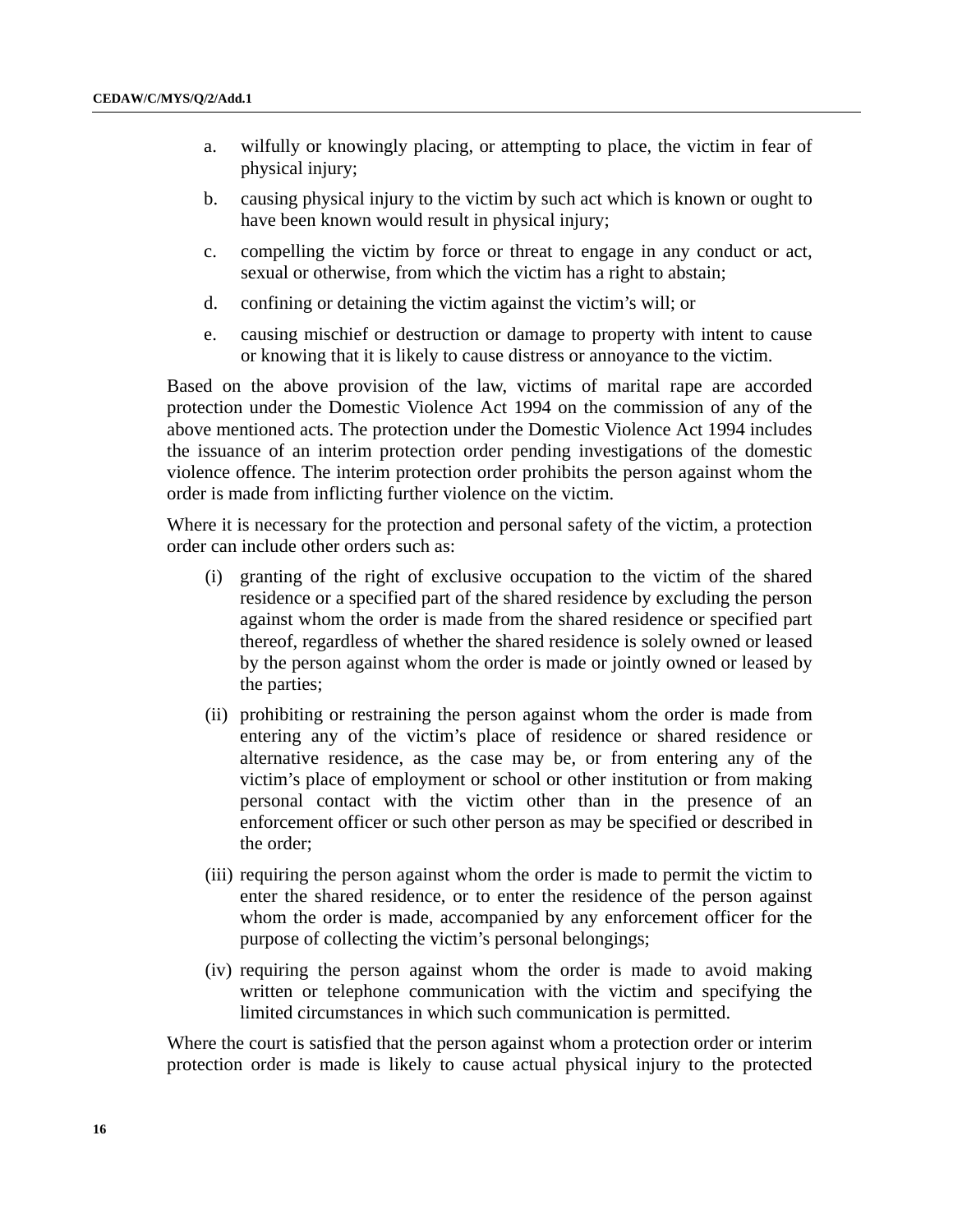person or persons, the court may attach a power of arrest to such protection order or interim protection order. Contravention of a protection order is an offence and is punishable under the Act.

Apart from the above, the victim may also claim for compensation if the victim had suffered personal injuries or damage to property or financial loss as a result of the domestic violence.

From the social aspect, the Department of Social Welfare (DSW) is also addressing the issue of Domestic Violence by giving counselling services as well as establishing mediation services.

13. *The Special Rapporteur on violence against women, its causes and consequences, in her report E/CN.4/2003/75/ Add.1 of 27 February 2003 (para. 1079), indicates that the "abuse of foreign domestic workers, mostly women, is a growing problem in Malaysia . . [which] can take the form of beating, overworking, withholding the salary, malnourishment, and denial of contacts with the family." Please indicate the actions taken to prevent such abuse and protect domestic workers, including measures being taken to address the underlying societal attitudes that perpetuate such abuse.*

Foreign domestic workers are protected under the provisions of Part III (Payment of Wages) of the Employment Act 1955 (the Act). Any domestic worker, whose salary has been unfairly withheld by her employer, is entitled under the law to lodge a complaint to the nearest Department of Labour (DL) for action to be taken against the errant employer.

The Government of Malaysia, with the collaboration of the Government of the source countries (eg. the Government of Indonesia), is currently formulating a memorandum on recruitment of domestic workers. It is meant to provide social protection and enhance working environment mechanism for the domestic workers. There are more than 300,000 domestic workers in Malaysia. However, according to records, less than 1% of workers have lodged their complaints on abuse cases to the Ministry of Human Resources (MOHR) and other relevant authorities, notwithstanding the fact that their safety is protected under the Criminal Procedure Code.

14. *The report indicates that the Ministry of Women and Family Development in consultation with the Ministry of Human Resources and other stakeholders is studying a proposal to formulate specific sexual harassment legislation. What is the status of this proposed legislation.*

The provisions pertaining to sexual harassment will be included in the Employment Act 1955, Occupational Safety and Health Act 1994 and the Industrial Relations Act 1967 which is now under the purview of the Attorney General's Chambers.

The Government has already incorporated provisions pertaining to sexual harassment at the work place in the General Orders – Guideline of Handling Sexual Harassment at the Work Place in the Public Sector in 2005. This guideline has further details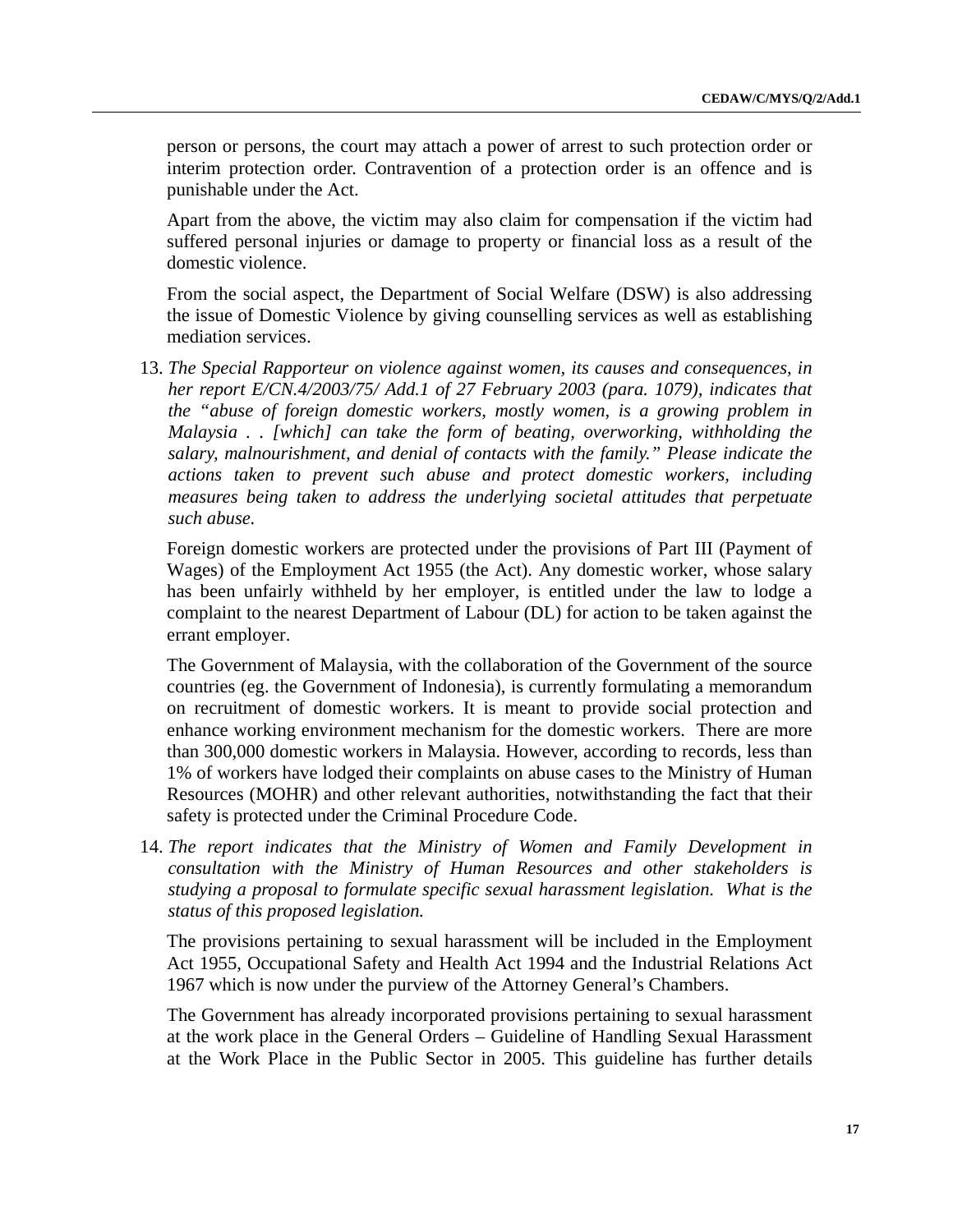pertaining to categories and type of sexual harassment, the effects and action to be taken to handle sexual harassment at work place as well as preventive actions.

#### **Article 6**

15. *The Special Rapporteur on violence against women, its causes and consequences, in her report E/CN.4/2005/72/Add.1 of 18 March 2005 (paras. 192-196, 240-244), draws attention to the trafficking of Indonesian women to Malaysia for sexual exploitation and for the purpose of selling their children for illegal adoptions. However, the report does not provide any information on the incidence of trafficking. Please provide data on the number of women and girls who are trafficked to, from and through Malaysia.*

The Royal Malaysia Police and Immigration Department are the lead agencies in enforcing and monitoring offences relating to trafficking in persons. The two agencies have procedures and resources to combat this crime. These two agencies are assisted by other law enforcement agencies namely Department of Customs Malaysia, Anti Smuggling Unit and the Malaysia Maritime Enforcement Agency (MMEA).

There is no specific law in Malaysia relating to trafficking in persons. However, there are various provisions in existing laws to prosecute traffickers. The laws are as follows:

#### **Legislation and Prosecution Measures**

i) Federal Constitution – Article 6 (1) & 6 (2)

- Prohibition of slavery and forced labour;

- ii) Penal Code section 370,371,372,373,374;
- iii) The Child Act 2001 Section 48 (1), 48 (2), 49 & 52;
- iv) The Internal Security Act 1960 this is a preventive law;
- v) Restricted Residence Act 1933 this is a preventive law;
- vi) The Anti-Money Laundering Act 2001 confiscation of proceeds from illegal criminal activities including trafficking in persons; and
- vii)The Immigration Act 1959/63 (Amended 2002)- Section 56 (1)(d) provides for harbouring of illegal immigrants which is punishable by a fine not exceeding RM10,000 or imprisonment not exceeding 5 years.

The Government does not have any data on the numbers of women and girls being trafficked from Malaysia or through Malaysia to another country. However, the statistics on the numbers of arrested foreigners suspected to be involved in prostitution and action taken against syndicate of prostitutions are as shown in Annex V.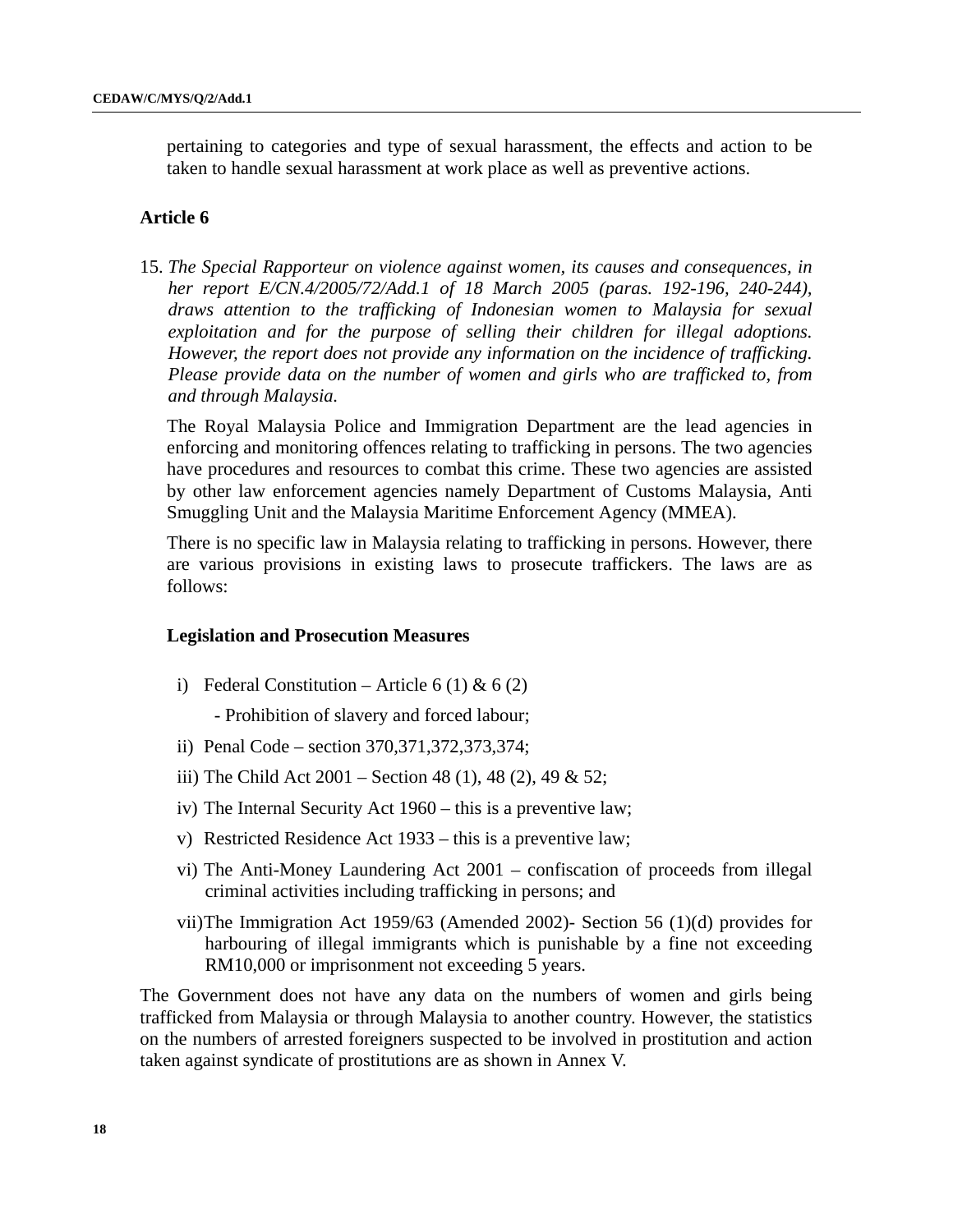16. *The report indicates that trafficking "is not specifically criminalized in Malaysia" but there are laws in the country that are used to combat trafficking in persons. Please indicate whether the Government is considering enacting specific legislation to combat trafficking and describe the measures taken to provide specialized training with regard to trafficking to members of the police and the judiciary.*

The Ministry of Internal Security is currently in the process of establishing an Inter-Agency Committee on Trafficking in Persons. The establishment of specific laws on trafficking will be discussed by the Committee and there is a need to organise training for police personnel, Immigration officers, officers from the MWFCD and its agencies, as well as the judiciary on how to identify victims of trafficking.

17. *The report indicates that the DSW is responsible for providing protection, rehabilitation and counselling to girls and women below 18 who have been involved in vice and prostitution". Please provide information on the rehabilitative and protective measures in place for women and girls of all ages who are victims of trafficking for purposes of prostitution and other forms of sexual exploitation. Please also include a description of the effectiveness of these measures.*

The DSW is responsible for providing protection and rehabilitation to girls below 18 years who have been involved in vice and prostitution. The victims are placed in various institutions under the Department which provide protection and rehabilitation programmes such as formal education, religious/moral education, vocational training and counselling. They are also encouraged to participate in sports, recreational and cultural activities.

In terms of rehabilitation programmes to women involved in prostitution and sexual exploitation, the DWD offers support and counselling services. It has 14 centres called 'Rumah Nur' all over the country which offer these services. The Department also implements preventive measures in order to raise community awareness in terms of gender equality and women's rights.

Seminars on Reducing Violence against Women and Legal Literacy Programmes have been implemented in 219 parliamentary constitutions all over the country by Women and Family Development Councils. The objective is to increase knowledge and awareness on violence against women and the legal rights of women. In 2004, 15,485 participants benefited from the seminars and 30,799 participants attended the Legal Literacy Programmes.

# **Article 7**

18. *According to the report, in 2000, women's representation was only 10.4 per cent in the lower house of Parliament and 5.5 percent in the various State Assemblies and, in 2001, only 3 out of 28 cabinet ministers were women. Please indicate whether this situation has improved and detail the specific programmes that are being implemented to increase women's representation in public and political life.*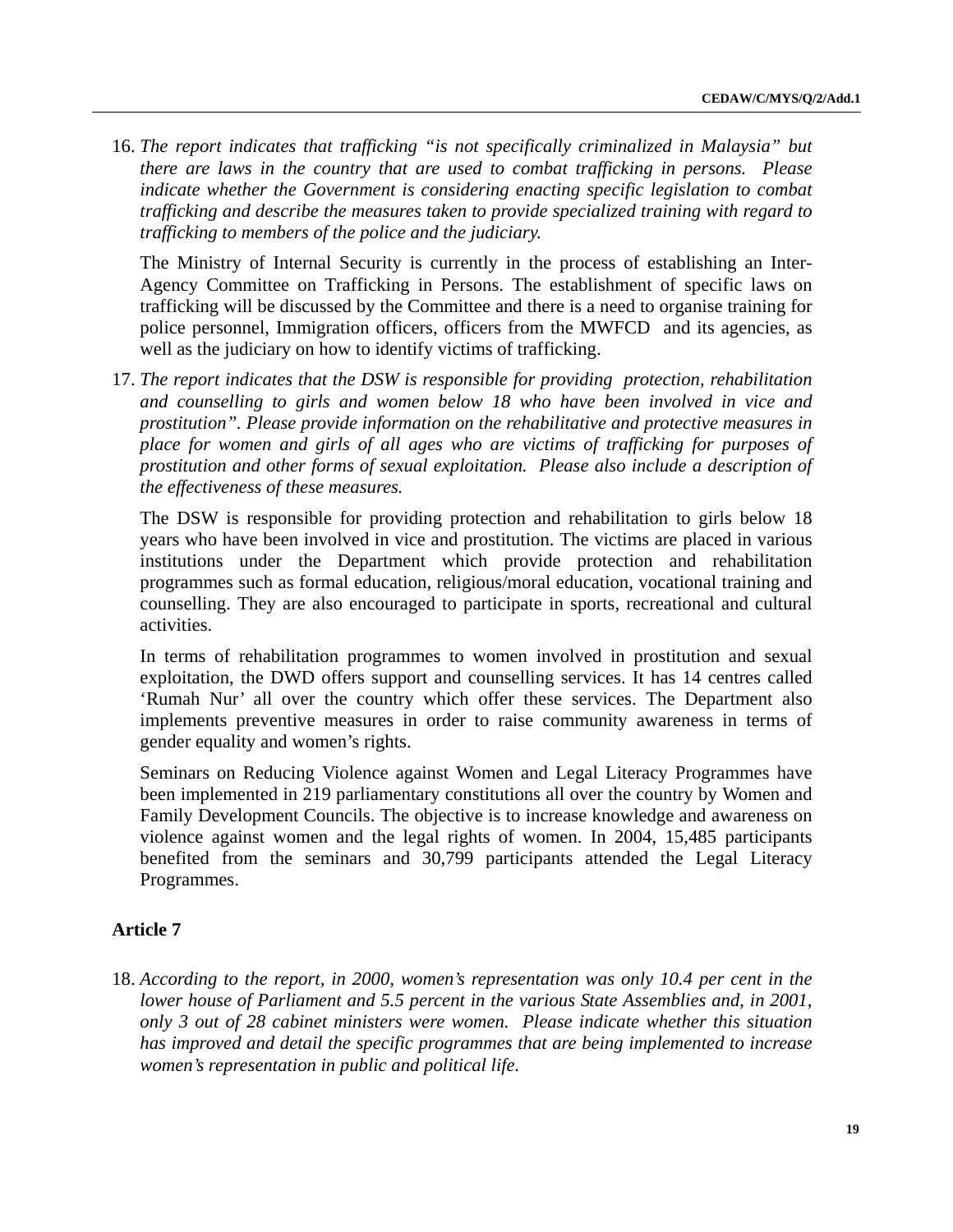Women's representation in the Lower House of Parliament has slightly declined from 10.4 per cent in 1999, to 9.6 per cent in 2004 (1999 and 2004 were the general election years). In the State Legislative Assembly, women members have increased from 5.5 in 1999 to 6.3 per cent in 2004. Women ministers remained at 3 out of a total of 33 Cabinet Ministers in 2004. Women's deputy ministers also remained at 3 out of 38 deputy ministers in the same period and 6 parliamentary secretaries are women out of a total of 22.

Although the percentage of women representation in the Lower House has declined, twelve out of 17 women (70.5 %) from the ruling party were given the posts either as minister, deputy minister or parliamentary secretary. This indicates greater recognition of women's contribution in the political arena. To increase the participation of women in political life, one of the measures undertaken by the main political parties is to establish a new wing for young women.

# **Article 8**

19. *The report acknowledges that the number of Malaysian women working in international organisations is very low but states that this is due to "cultural constraints" and "to respect the sensitivities of host countries". Please explain these statements and provide details of the measures the Government is taking to overcome obstacles to, and to encourage, women's participation in the work of international organisations.*

 Table 8.3 indicates that the number of Malaysian women working in international organisations is low. This is due partly to their preference to work in the country as they could easily find employment and hold senior positions in the private and publics sectors in Malaysia. In addition, employment opportunities in the international organisations are limited. For the positions in international organisations where government is consulted, the relevant authorities in the country have made strenuous efforts to recommend and nominate qualified Malaysian women to fill in the positions. There are also a number of Malaysian women who had applied directly to work with international organisations without going through government's channel and have been successful. These data need to be better captured as well. The Malaysian Government remains committed to encourage greater number of Malaysian women participation in international organisations. As such, international organisations including the United Nations and its agencies need to intensify their efforts to encourage and recruit Malaysian women to work for them.

# **Article 9**

20. *The report indicates that the citizenship law in Article 14 of the Federal Constitution is discriminatory in that while foreign-born children and foreign wives of Malaysian men can get Malaysian citizenship, the same is not true for foreign-born children (with foreign*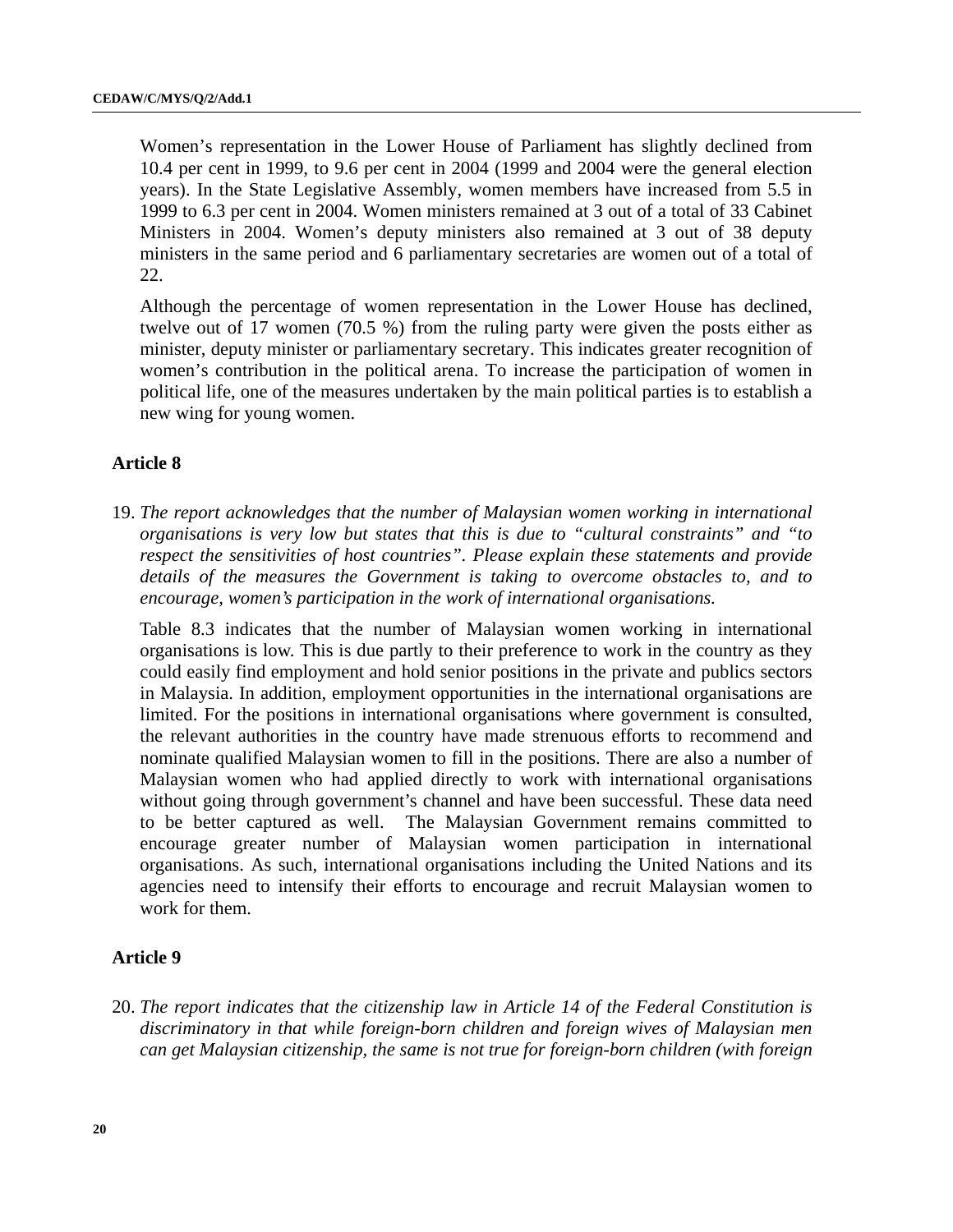*fathers) and foreign husbands of Malaysian women. Please indicate measures being taken to amend this law and indicate the time frame anticipated for such law reform.*

The first issue raised in the Committee's inquiry above relates to equal rights between men and women with respect to the nationality of their children. The relevant law relating to the issue is explained below.

Article 14 of the Federal Constitution provides for citizenship by operation of the law for:

- ! every person born before Malaysia Day fulfilling the conditions as contained in Part I of the Second Schedule of the Federal Constitution; and
- for every person born after Malaysia Day and having any of the qualifications specified in Part II of the Second Schedule of the Federal Constitution.

Part I and II of the Second Schedule to the Federal Constitution provides that a person born outside the Federation whose father is at the time of birth is a citizen is by operation of the law a citizen of Malaysia.

Notwithstanding the provision of Part I and II of the Second Schedule to the Federal Constitution, we wish to inform the Committee that the right of a woman with respect to the nationality of her children can be exercised by the provision under article 15(2) of the Federal Constitution.

Article 15(2) of the Federal Constitution provides that subject to article 18 of the Federal Constitution (on the requirement of taking an oath and restriction on a person who has renounced or has been deprived of a citizenship), the Federal Government may cause any person under the age of twenty-one years of whose *parents one at least is* (or was at death) a citizen to be registered as a citizen upon application made to the Federal Government by the person's parent or guardian.

By virtue of this provision a woman can exercise her right to apply to the Federal Government for her children who are below the age of twenty one years old to be registered as a citizen of Malaysia.

The second issue raised by the Committee on the above inquiry relates to the rights of a foreign man married to a Malaysian woman to acquire Malaysian citizenship. Article 15(1) of the Federal Constitution provides that a foreign wife of a Malaysian man may be conferred citizenship upon making an application to the Government if the marriage is subsisting and the woman has resided in the Federation throughout the two years preceding the date of application and intends to do so permanently and is of good character.

With respect to a foreign man married to a Malaysian woman he can exercise his right to apply for Malaysian citizenship under article 19 of the Federal Constitution by naturalization.

Apart from the above, an administrative measure was also undertaken by the Government to assist Malaysian women who are married to foreign men. This is in the form of an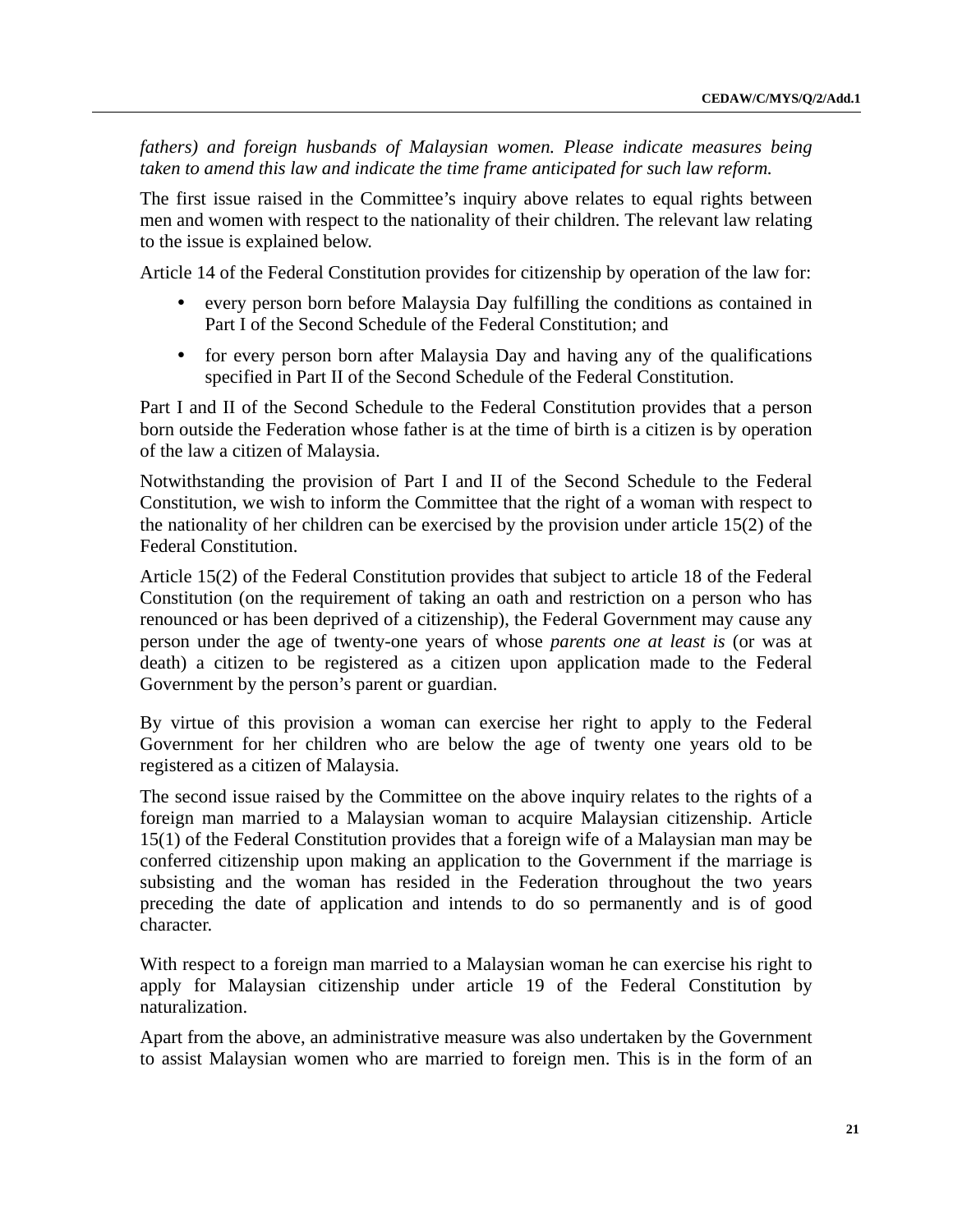administrative order *(Pekeliling Imigresen Malaysia Bil. 29 tahun 2001)* which allows foreign men married to Malaysian women to stay in the country for one year as opposed to 3 months previously and their social visit pass can be renewed on a year-to-year basis. Also, foreign women who are divorced or separated from their Malaysian husbands after settling in Malaysia can apply for a social visit pass on a year-to-year basis, subject to approval by the Government.

### **Article 10**

21. *The report highlights that the management and policymaking levels in the Ministry of Education and the State Education Departments are "extremely male dominated" and while the number of female teachers in schools significantly exceeds the number of male teachers, less than 30 percent of the heads of primary and secondary schools and less than 9 percent of the heads institutes of higher learning, are women. The report indicates that even where women are better qualified than men, they "face problems getting into top or key positions". Please indicate the measures that are being taken to bridge the gap between women's qualifications and their appointment to key management and policymaking positions in the education sector.*

The criteria for promotions to high posts in the Ministry of Education (MOE), like any other Government departments, are many; including qualifications, seniority in service, and work performance. Gender is not a factor to be considered for promotions in the MOE. Generally, in the MOE, women are relatively junior in service compared to men, as explained in Para 196 and illustrated in Table 10.22 of the Initial Report. Compared to the situation in 2005, there has been an improvement in the female participation in the management and policy making levels in the MOE as shown in Annex VI.

#### **Article 11**

22. *The report points out that the Government is "conducting a research with the aim to identify factors which caused a mismatch of academic qualifications and job opportunity in the labour market". Please specify the results of this research and whether these have been used to make concrete policies to address the gap between women's academic qualifications and their opportunities to participate in the labour market.*

The study on the mismatch between academic qualifications and job opportunity in the labour market started in December 2004 and the study is expected to be completed in June 2006. The initial finding of the study indicated that although female graduates have better academic qualifications compared to males, the private sector employers preferred to hire male workers because employers perceived that male graduates have better ability to work independently. However, this preference does not exist in the public sector. The important criteria needed by employers both in the public and private sectors are the ability to work independently, communication skills and discipline.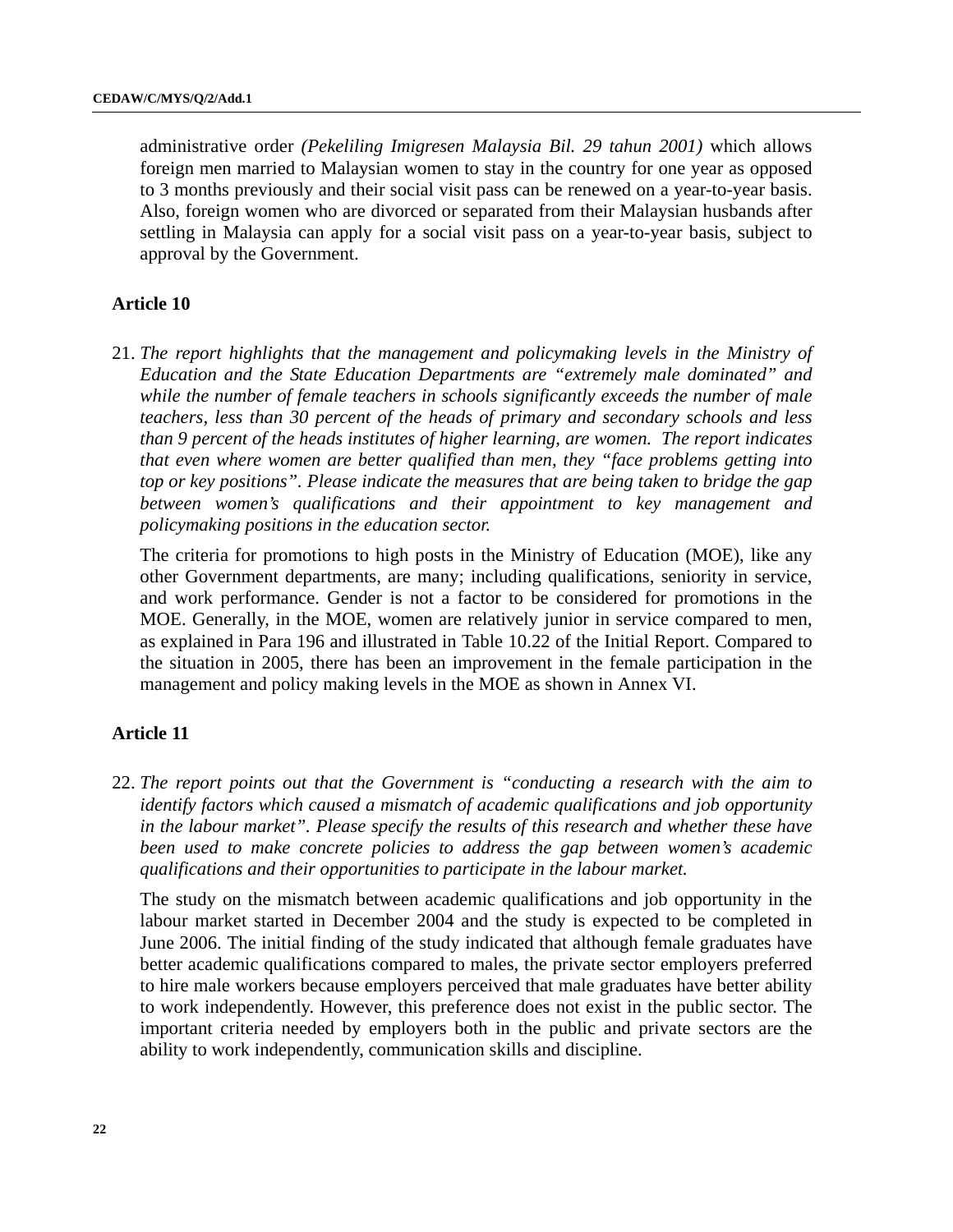23. *According to the report, there are certain provisions in the Employment Act of 1955 for the "protection" of women, including provisions prohibiting women from working in any agricultural or industrial undertaking between 10 pm and 5 am or commencing work without having had a rest period of 11 consecutive hours, and provisions prohibiting women from carrying out underground work. The report indicates that "in a number of instances employers are reluctant to employ women on account of these provisions". Please indicate whether the impact of these provisions on women's employment has been evaluated, provide details of any such evaluation and plans to remedy their disadvantageous impact.*

Under the proviso to the subsection 34(1) of the Act, the Director General (DG) of the Department of Labour may, on application made to him in any particular case, exempt in writing any female employee or class of female employees from any restriction from working in any agricultural or industrial undertaking between 10 pm and 5 am or commencing work without having had a rest period of 11 consecutive hours. It has been a practice of the DG to apply blanket approval on applications on shift work. However, there is no such exemption to allow women to be employed in any underground work under section 35 of the Act**.** However, the Minister of Human Resource is empowered by section 36 of the Act to make an order to permit the employment of female employees, notwithstanding the prohibition of the underground work under section 35 of the Act. To date there are no academic studies to evaluate the impact of such provisions.

# **Article 12**

24. *The report indicates that while there is "indirect and qualitative evidence to suggest that some groups of women, e.g. disabled, migrant, aboriginal or indigenous women and those living and working in estates and plantations are marginalized in terms of access to health services and facilities, no reliable data is available". Please indicate the measures that have been taken to collect such data and provide access to healthcare for these groups of women.*

Every individual in Malaysia has access to health care. Geographical access has been improved by building health facilities and providing essential health services in remote areas which includes flying doctor services and mobile clinics. Women from estates have access to health care especially for maternal and child health either at the health clinics or at mobile clinics. Data is captured at respective health facilities. Health care is also available for migrant workers at all health clinics and hospitals; however they are subjected to the 'Fee Act for Foreigners'.

Health data for the aboriginal groups are collected by the Health Division of the Department of Orang Asli Affairs. Health services by the Ministry of Health are provided to those areas accessible by land whereas for areas accessible by air and river, the services are provided by the Department of Orang Asli Affairs. To further improve health care accessibility 'Half way homes' have been built for pregnant women who live in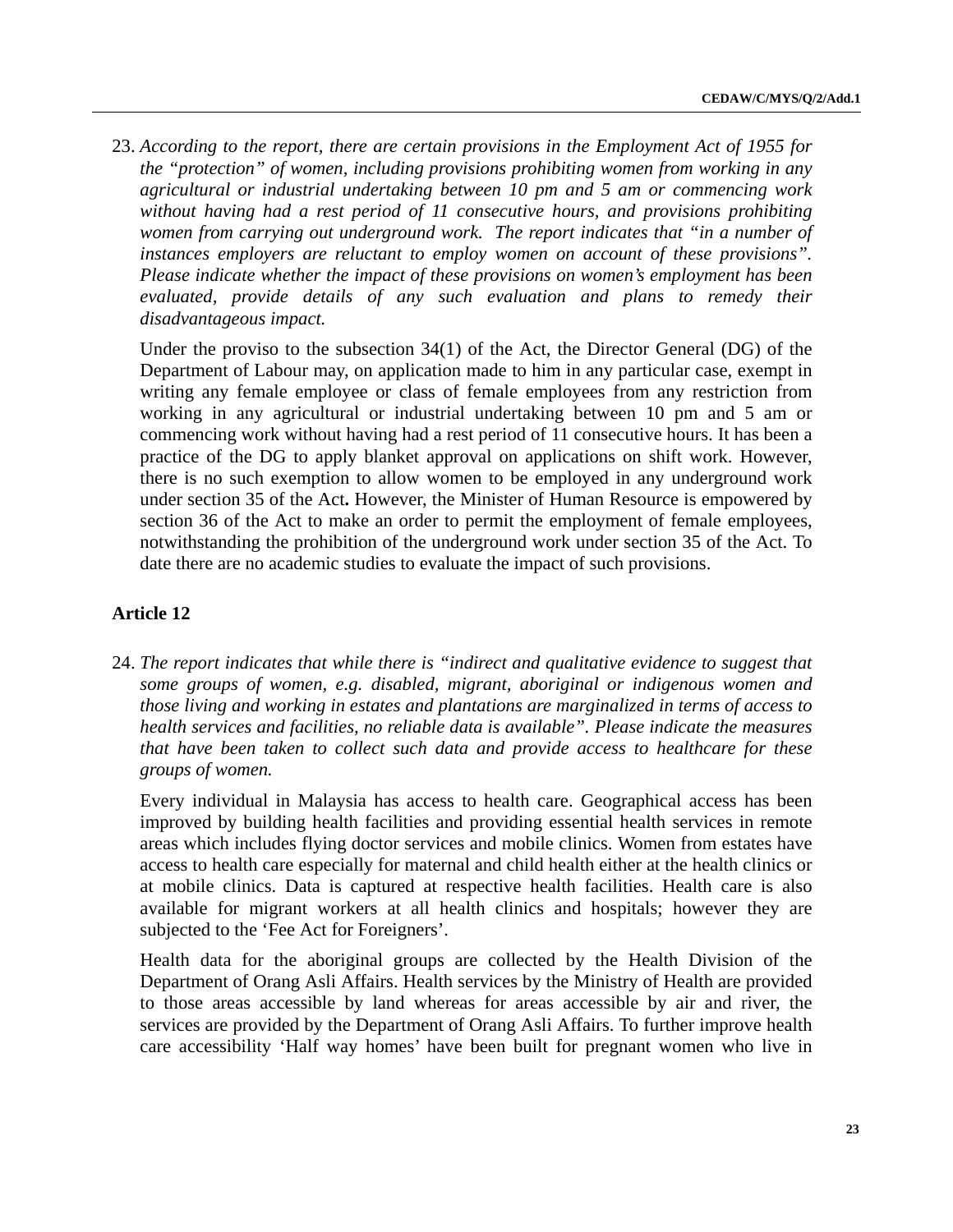remote areas. The pregnant women together with their families are brought here so that there is easy access to the hospitals if complications should arise during delivery.

Health care services for persons with disabilities have been established by the Ministry of Health since 1995. Though initially it provided services for those until 18 years old, it is now being expanded to include adults as well. Occupational therapist and physiotherapists are being placed at certain health clinics to improve the accessibility of the rehabilitative services. Data collection for the disabled is currently captured by the Department of Social Welfare.

25. *The report states that current HIV/AIDS prevention campaigns and strategies are inappropriate for women because they emphasize the importance of reducing sexual partners, fidelity in marriage and consistent condom use, whereas women are largely monogamous and are usually not in a position to ensure their husbands' fidelity or insist on use of condoms. Please describe alternative, culturally sensitive HIV/AIDS prevention strategies targeted at women that are being considered or implemented. Also indicate whether certain groups of women are particularly at risk of contracting HIV/AIDS and whether prevention campaigns are targeted at such groups.*

The number of HIV infection among women has increased from 9 cases (1.2%) in 1990 to 673 (10.0%) cases in 2003, while within the same period, AIDS cases have increased from none to 137 cases. The increase of HIV among women is more significant after 1998, upon the implementation of routine HIV screening among pregnant mothers through the 'Prevention of Mother To Child Transmission' (PMTCT) programme at public health clinics.

Based on the profile of women infected with HIV in 2003, the majority of the women were housewives (44.0%), followed by industrial workers (6.9%), prostitutes/GRO (4.7%), non-executive private sectors (4.7%), government servants (3.3%) and students  $(1.6\%)$ .

In the prevention and control of HIV/AIDS, the Ministry of Health together with various ministries and non-governmental organisations have developed several strategies for women such as:

#### **Prevention of Mother to Child Transmission**

In 1998, Malaysia initiated the Prevention of Mother to Child transmission programme (PMTCT). It is a screening programme for all pregnant mothers attending government antenatal clinics to be screened free for their HIV status. Pregnant women who are tested positive are provided with free anti-retroviral treatment during and after the pregnancy. All babies born or detected to be HIV positive later are also provided with free treatment. This programme has successfully reduced MTCT from 30% without treatment (WHO estimate) to 3.82%.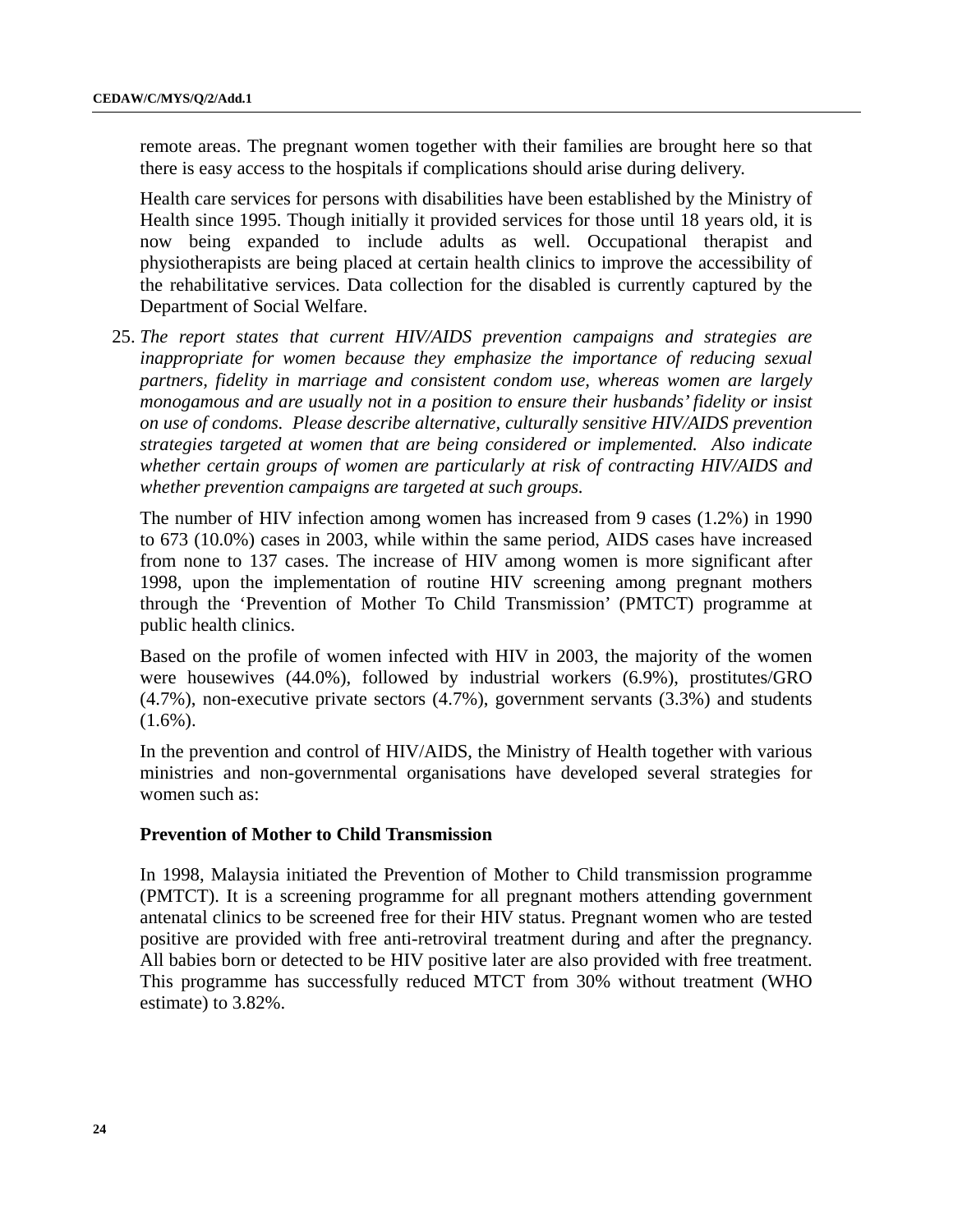### **Screening of blood and products**

Since the establishment of the screening programme in 1986 all blood and its products are screened for HIV.

### **Voluntary counselling and testing**

Voluntary counselling and testing centers for HIV are widely available and accessible and are provided free. These promotive and preventive programmes are provided at primary health care settings in the form of anonymous screening. This service aims to encourage those with high risk behaviour to come for free and confidential HIV testing. Females constituted 35.7% of the cases that were screened anonymously in 2003.

### **Surveillance of HIV/ AIDS**

Routine HIV screening for Intravenous Drug Users and sex workers in correctional institutions has been established since early 1989. This screening was expanded to include prisoners involved in high risk activities, foreign workers and patients with Sexually Transmitted diseases and TB infections. Through these surveillance activities, HIV/AIDS trends are being constantly monitored.

### **Health Promotion and Education**

To increase awareness on HIV/ AIDS a youth specific program 'PROSTAR' – Healthy Life without AIDS for youth' was launched in 1996. It is a joint initiative between the Ministry of Health and other ministries. It aims to empower youths to practice healthy lifestyle and enable them to withstand negative influences.

Besides the general campaign the Government has conducted specific campaigns on 'Women and AIDS' in 1997 to empower women and their partners in the prevention and control of HIV/AIDS.

Several health education materials have been published on HIV/AIDS and circulated to target groups. Among the general publications which are specific for women include the book on 'Wanita Mudah Dijangkiti HIV' in Bahasa Malaysia and 'Wanita – women are vulnerable to HIV' in English.

# **Treatment, Care and Support**

The Malaysian Government primarily assumes the overall responsibility for providing curative and preventive health care services for its citizens. HIV/AIDS treatment protocol and guidelines have been developed by the Ministry of Health. Combination therapy is provided free to children, pregnant women, patients who acquired the infection through infected blood/blood products and for health care workers who got infected at work. For the other categories the Government provides two free drugs.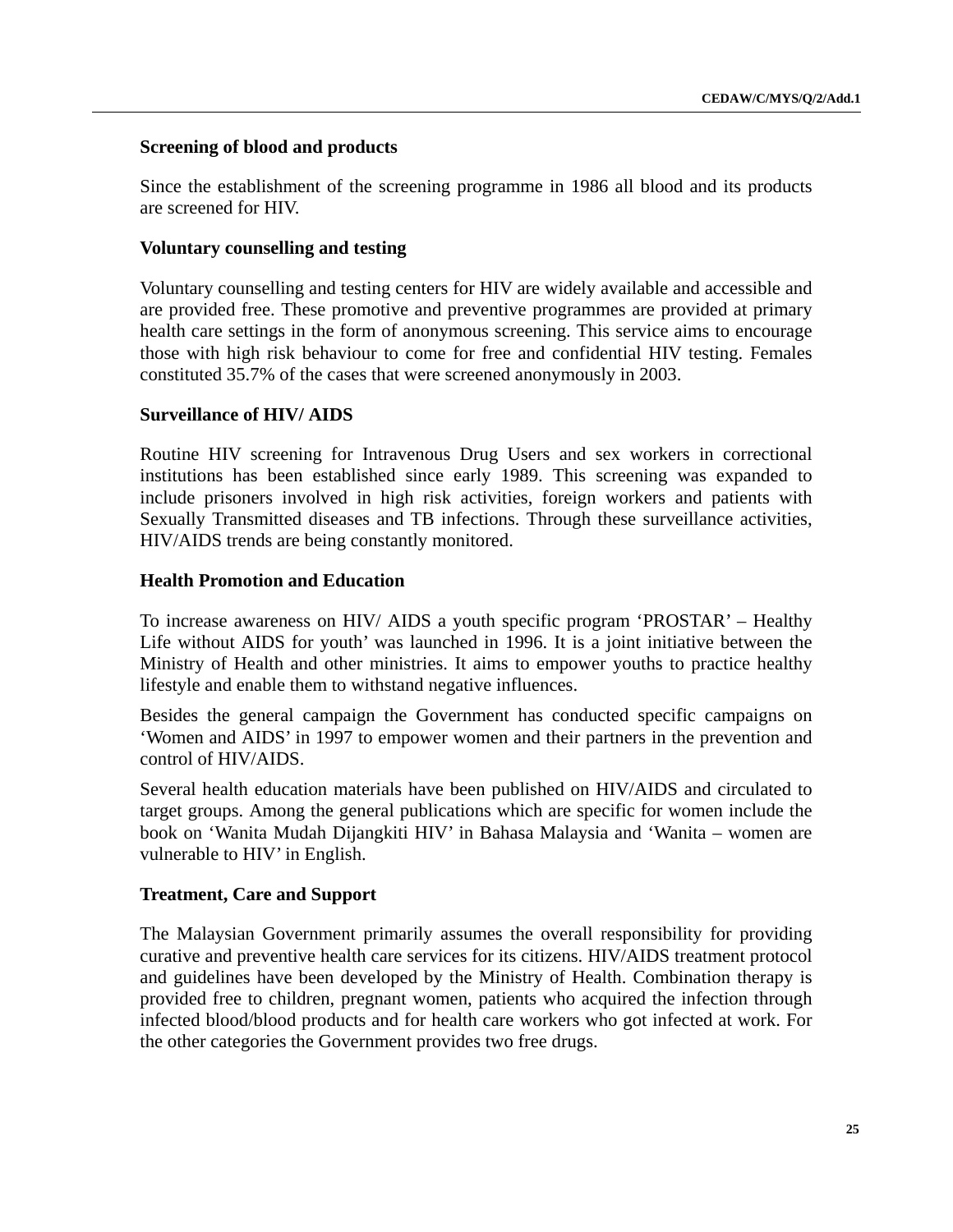Malaysia has taken the courageous step in breaking patent some of the anti-retroviral (ARV) drugs in 2003 and started importing generic ARVs. Currently, with the availability of fixed drug combination, ARV treatment is almost free.

#### **Integration of Management of HIV at Health Centres and Polyclinics**

The management of HIV infected individuals is being integrated into the Primary Health Care, so that health care becomes more accessible. Currently, more than 250 clinics are offering this service which also includes risk assessment, HIV testing, counselling, medical examination, treatment, follow up, case notification, contact tracing, referral and home visits by trained health care providers. Family Medicine Specialists who are stationed in the health centres have been trained in providing anti-retroviral treatment for the patients.

### **Modified Syndromic Approach of STI management**

This programme is to encourage the public to seek treatment for Sexually Transmitted infections at the primary care level. More than 120 health clinics have implemented the management of STI using the Modified Syndromic Approach.

### **Prevention and control activities in Prison and Drug Rehabilitation Centres**

All new inmates admitted to the Drug Rehabilitation Centres and prisoners who have been identified with high risk behaviour are required to do HIV testing. Pre and post test counselling are also provided for the inmates.

# **Article 14**

26. *The report states that rural women are not involved in decision making at the district or higher level, have low representation in farmers' organisations and cooperatives, have limited scope to make decisions pertaining to village development and only have leadership roles in "women's only organisations, which are mainly social and welfarebased in nature". The report indicates that the Government is making efforts to mobilize rural women through women's groups and that it is conducting courses and training to enhance the skills and leadership ability of rural women. Please describe the impact of the Government's efforts to improve the participation of rural women in decision-making processes at all levels.*

Rural women's involvement in decision making at all levels of policy and programme planning is vital to ensure that their needs are being addressed. Therefore, the Government has put forward efforts to encourage participation of rural women in decision making roles such as becoming a member of the board of directors or holding important positions in an organisation. Under the Ministry of Rural and Regional Development, we can see a significant number of women participating in cooperatives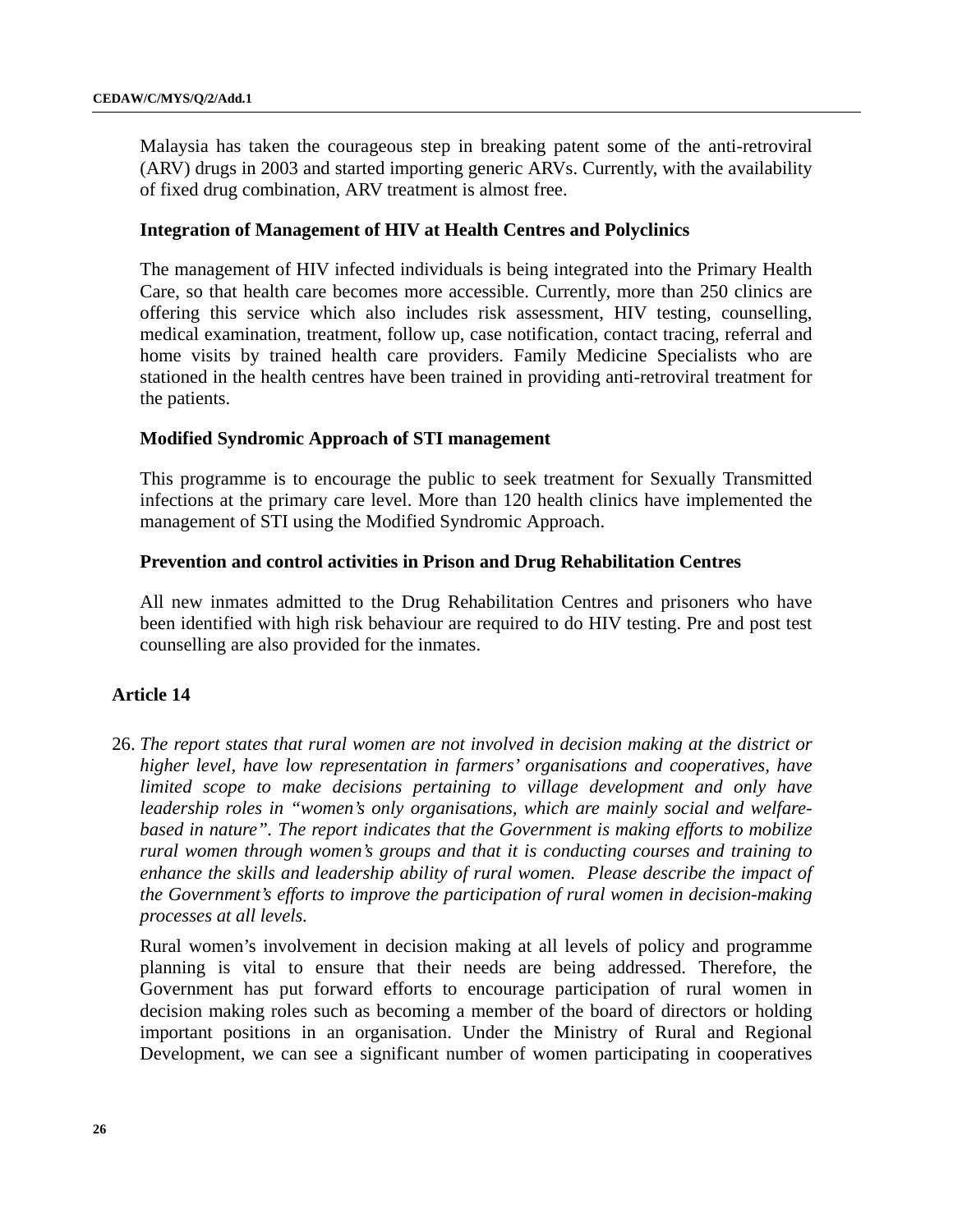that are supervised by its agencies. For example, the cooperatives under KEDA (Kedah Regional Development Authority) shows a large number of participation by rural women and the participation has grown throughout the period of 2002 to 2005, as shown in Table VI, Annex VII.

The same case is also observed in the total number of women as members of the board of directors of these cooperatives for the same period of time as in Table VII, Annex VII.

Besides that, the Government has also put emphasis on courses and trainings for rural women in order to enhance their skills and leadership abilities. Several trainings and workshops were conducted by agencies under the Ministry of Rural and Regional Development to meet this objective as in Table VIII, Annex VII.

27. *The report indicates that there is a rise in female-headed households in Malaysia and that according to the 1991 census, 18.2 percent of rural households in Malaysia were headed by women. Please describe the Government's policies and programmes that address the specific needs of female-headed households in rural areas.*

In view of the increasing number of female-headed households and the rising incidence of poverty among them, efforts have been undertaken to ensure that these women have the capacity and capability to care for their families. Towards this end, research on the difficulties faced by women as head of households as well as the differing impacts of poverty on women and men have been undertaken to assist in the development of relevant programmes and projects. Several programmes aimed at reducing the incidence of poverty among rural people which includes female-headed households had also be formulated to improve their quality of life as well as that of their families.

The Government, through the Ministry of Rural and Regional Development has also provided the housing scheme for the hardcore poor (*Program Bantuan Rumah/PBR*), formerly known as (*Program Perumahan Rakyat Termiskin/PPRT*) under the *Skim Pembangunan Kesejahteraan Rakyat (SPKR).* This programme was introduced during the Eighth Malaysia Plan (2001-2005) in order to ensure the targeted group can live in a safe and conducive environment. The total number of hardcore poor people according to gender who receives the housing scheme as at 2004 is illustrated as below.

| <b>Programme</b>                                                         | Male                 | Female               | Total  |
|--------------------------------------------------------------------------|----------------------|----------------------|--------|
| <b>Housing Assistance</b><br>Programme<br>(Program Bantuan<br>Rumah/PBR) | 25,367<br>$(70.0\%)$ | 10,871<br>$(30.0\%)$ | 36,238 |

 **Table IX : Housing Schemes Given as at 2004**

The Ministry also had provided several training programmes conducted by its agencies to achieve the above objectives. Among them are: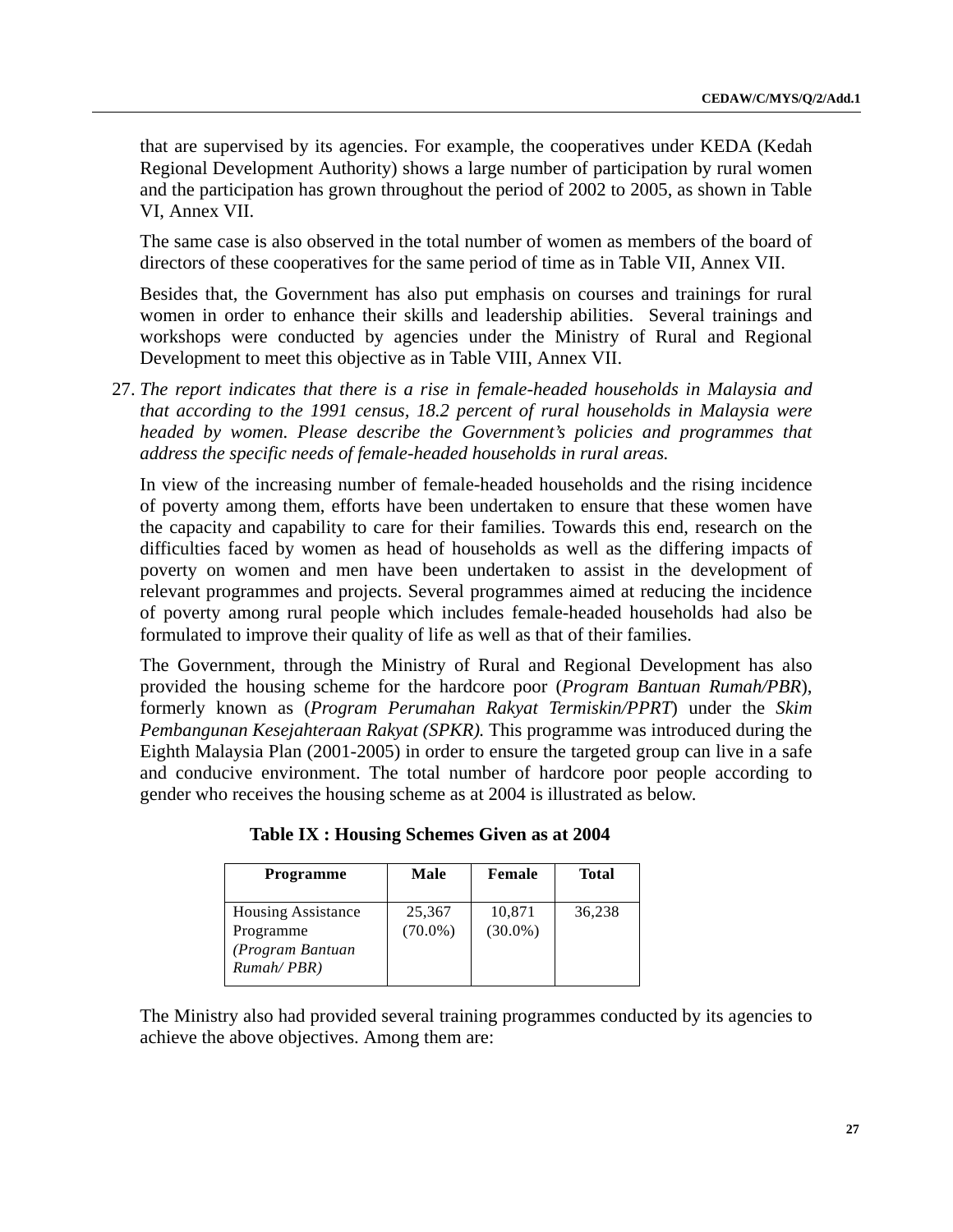# **Table X: Training Programmes Conducted by Agencies under Ministry of Rural and Regional Development**

| No. | Name of agencies                                       | Name of the programme                            |              | 2003         |
|-----|--------------------------------------------------------|--------------------------------------------------|--------------|--------------|
|     |                                                        |                                                  |              |              |
|     | <b>INFRA</b>                                           | The Course on Family Well Being                  | 87           |              |
|     | Institute For Rural Advancement                        | (Focused on the Single-Mother Category)          | women        |              |
|     | <b>KEDA</b><br>Kedah Regional Development<br>Authority | Women Development Program<br>(for Single-Mother) | 176<br>women | 334<br>women |

In addition, the Ministry has encouraged rural women to participate in business as a means to reduce the incidence of poverty among the female-headed households. A good example, is the women's smallholder groups (PWPK) organised by RISDA (Rubber Industry Smallholders Development Authority). The women's smallholder groups have successfully recruited a total number of 9,792 members as shown in Annex VIII.

On the other hand, to enhance women's capabilities to contribute towards national development, capacity building programmes through smart partnership with the nongovernmental organisations (NGOs) were implemented. The main strategy of this programme is to empower women by providing them greater access to knowledge through effective capacity building programmes as well as support services. The priority areas of the programmes are as below:-

- Gender sensitization
- Capacity building for NGOs
- Skills building
	- handicraft
	- food preparation, processing and catering
	- information and communication technology (ICT)
	- women's rights
	- enhancing legal literacy and knowledge
- Sexual harassment and violence against women
- Health and family development
- Community and welfare programmes

From 2001 until December 2004, a total of RM53.7 million has been disbursed to 546 NGOs to implement capacity building programmes which benefited about 450,000 women. To ensure the effectiveness and efficiency of the programmes by the NGOs, the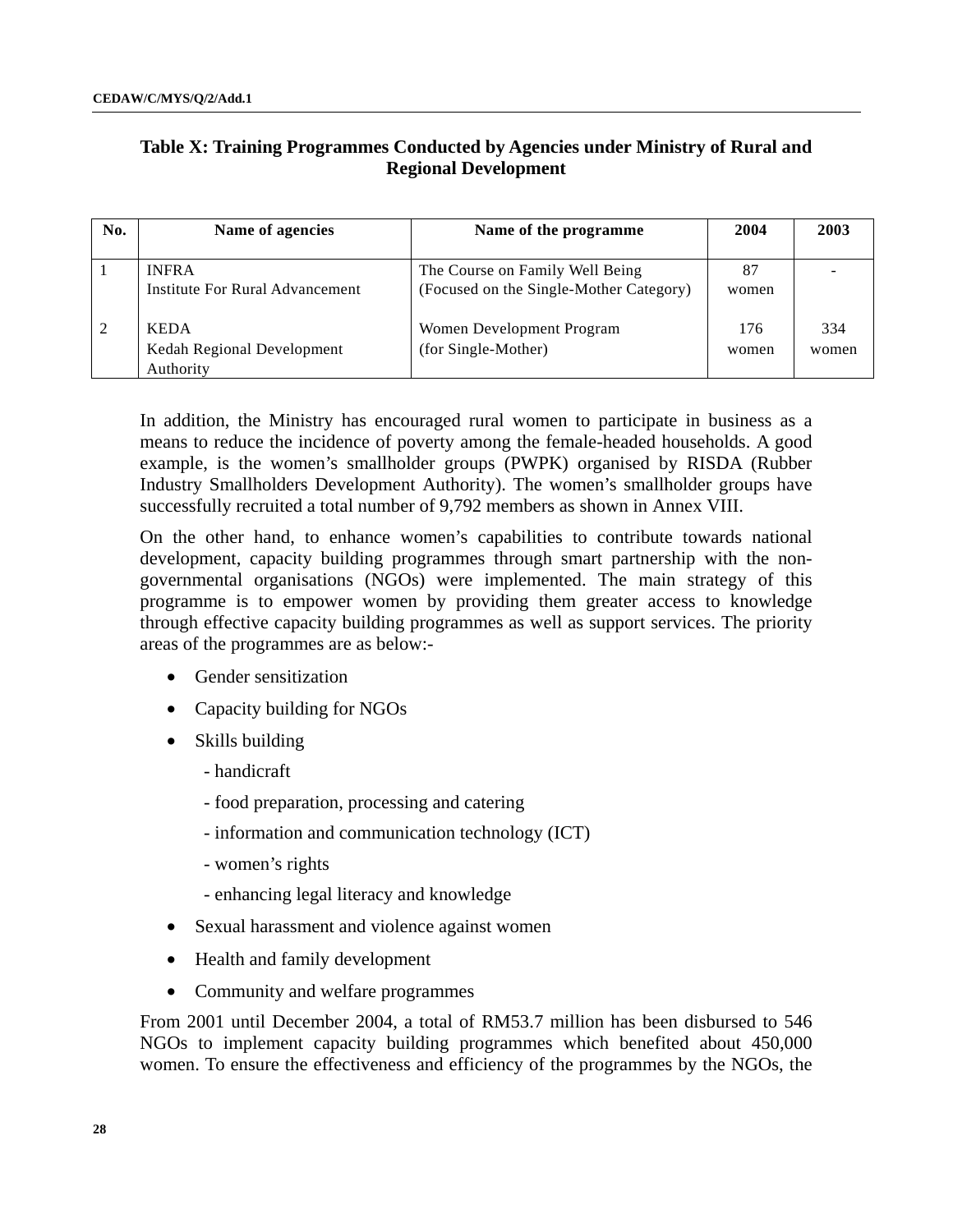Ministry also provides non-monetary support such as capacity building courses, consultation, guidance and instilling good governance practices.

### **Articles 15 and 16**

*28. The report states that women's status in the family is "based on the culture and traditional beliefs of its various ethnic groups" and "a wife is expected to obey her husband" and his family and "there is little room for negotiation or deviation" from these norms and practices. Please indicate the steps the Government is taking, including through the education system and the media, to raise awareness of equality of women and men in marriage and to encourage debate on the status of women in the family.*

The Government is taking initiatives to raise awareness on the rights and responsibilities of men and women in the family through the following programmes:

### **SMARTSTART**

SMARTSTART is a pre-marital course designed for newlyweds and those intending to get married. The course emphasizes, *inter alia*, equitable sharing of tasks and responsibilities of men and women within the family, especially between the husband and wife. Beginning in 2004, 219 SMARTSTART courses were implemented at the grass root level by women community leaders and NGOs.

#### **Family Development Training**

The training for family development conducted by the National Population and Family Development Board (NPFDB) promotes gender equality in the family. It focuses on parenting skills of both parents who play equal roles in family development. The training also takes into consideration adolescent development and of fatherhood so that sons and fathers are more gender sensitive and would value the partnership among family members in sharing household responsibilities. These programmes will help to lessen the effects of gender stereotyping within the family.

#### **Legal Aid Bureau**

Women have equal access to legal assistance provided by the Legal Aid Bureau. The Legal Aid Bureau is a government funded legal aid agency. A total of 17,071 women seeked legal aid from 2001 to 2004. Legal Aid activities implemented by the Legal Aid Bureau include:

- a) Litigate in civil and criminal proceedings that covers Magistrate Court, Session Court, High Court, Court of Appeal and Federal Court;
- b) Litigate in civil proceedings that covers Syariah Lower Court, Syariah High Court and Syariah Court of Appeal;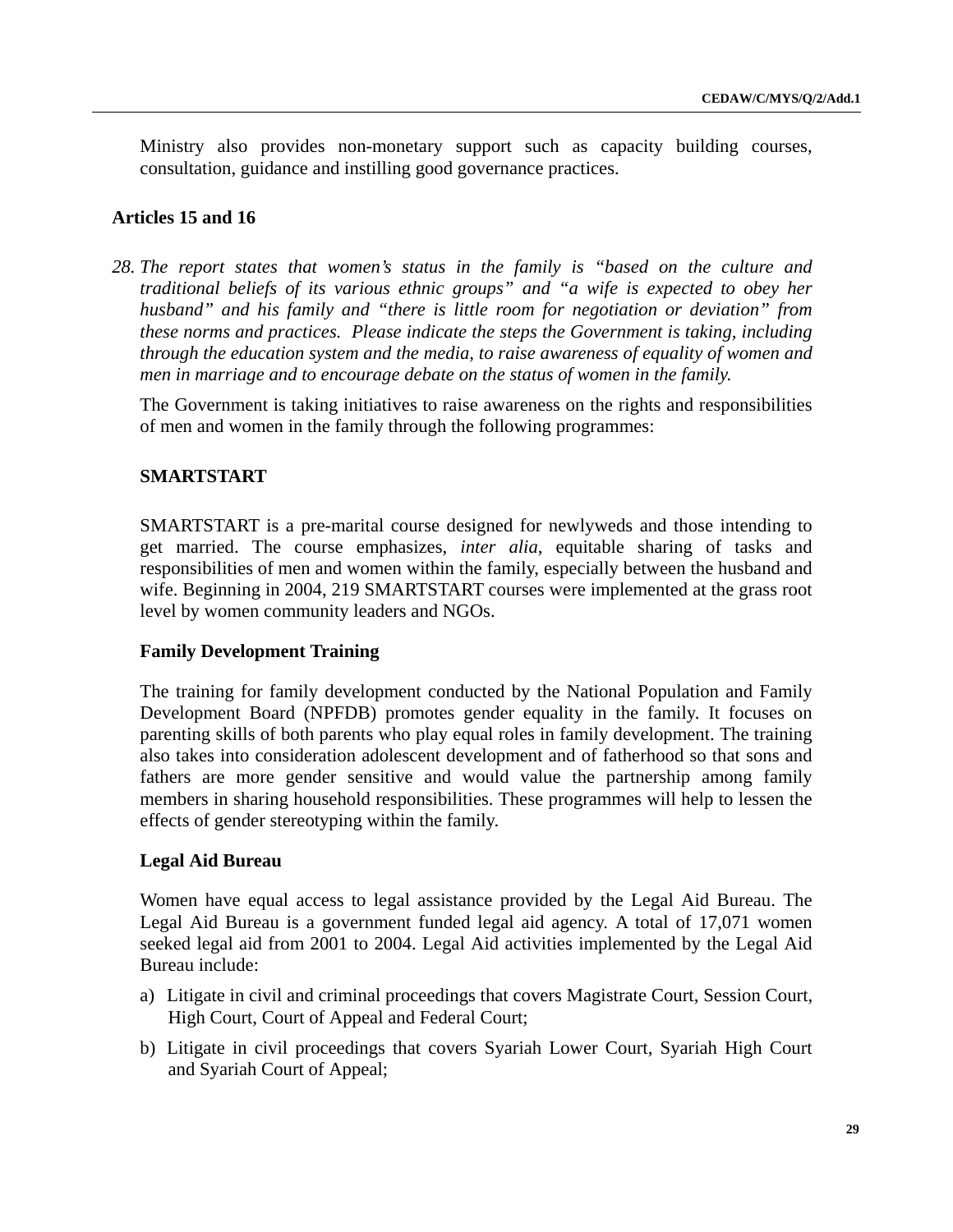- c) Give legal advice on all matters specified in the Fourth Schedule of Legal Aid Act 1971;
- d) Provide mediation sessions for case settlement before the court;
- e) Provide research on civil and syariah legislation and collaborate with government agencies such as Baitumal, DSW, non-government organisations (NGOs), Legal Aid Centre and National Legal Aid Committee;
- f) Monitor and supervise Case Management System and Linked System (CMS) between E-Syariah Department of Syariah Judiciary Malaysia and CMS Legal Aid Bureau;
- g) Implement Legal literacy by carrying out activities such as giving talks on radio and to government agencies and NGOs; and
- h) Smart Partnership with Telekom Malaysia in Legalinfo of Legal Aid Bureau.

In addition, the Ministry of Education, through school subjects such as Religious Education and Moral Education teach students to love and respect each other in the family. They are also taught that open discussions and negotiations are the ways to solve interpersonal problems. The students are also taught that men and women are equal.

29. *The Islamic Family Law (Federal Territories) (Amendment) Bill 2005 contains several provisions that adversely affect Muslim women, such as making polygamy easier for men, giving a Muslim man the right to claim a share of his existing wife's assets upon his polygamous marriage and the right to get a court order to stop his wife from disposing of her assets, forcing a wife to choose maintenance or division of marital property upon a husband's polygamous marriage and extending the wife's right to fasakh divorce to the husband while not giving the husband's right of talaq to the wife. Please give details of whether women's groups, especially Muslim women's groups, were consulted in the preparation of this Bill and indicate whether any measures are being taken to address the de facto discriminatory aspects of this Bill to bring it in line with the provisions of the Convention.*

The assertion that the Islamic Family Law (Federal Territories) (Amendment) Bill 2005 contains several provisions that adversely affect Muslim women is a misconception. The Islamic Family Law (Federal Territories) (Amendment) Bill 2005 (hereinafter referred to as "the Bill") contains provisions to enhance the protection of women and their rights and to improve the administration of Islamic Family Law in Malaysia.

Pursuant to the criticisms levied on the Bill, the Attorney General had convened three meetings on the Bill attended by representatives from the Bar Council of Malaysia, Malaysian Syarie Lawyers Association, the Association of *Ulamak* Malaysia, relevant ministries and government departments, non-governmental organisations including Muslim women's group such as Sisters in Islam, *Muftis,* experts in Islamic Family Law, and academicians.

The meeting agreed as follows –